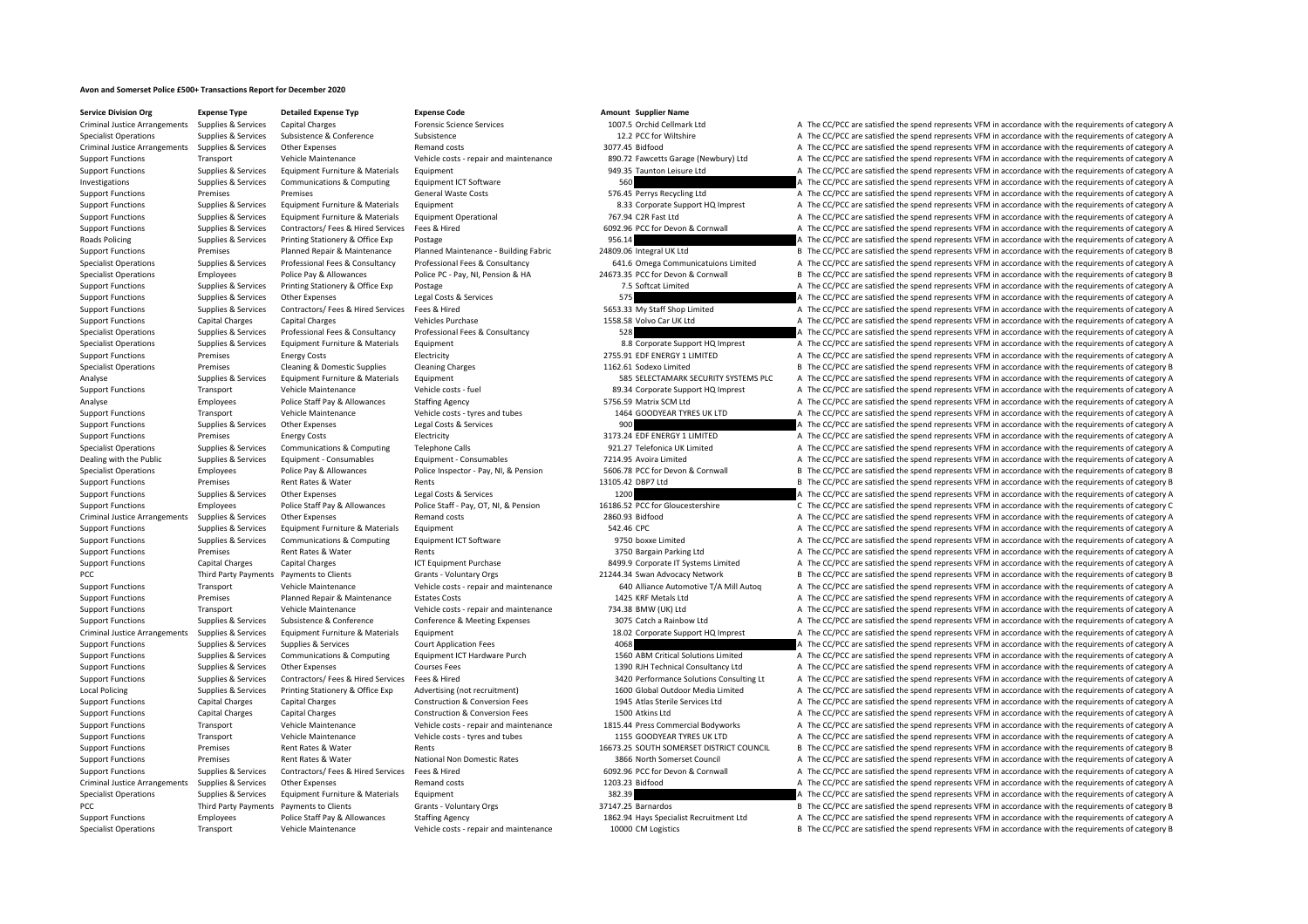Investigations Supplies & Services Other Expenses Courses Fees Courses Fees 1281 College of Policing Ltd A The CC/PCC are satisfied the spend represents VFM in accordance with the requirements of category A Support Functions Supplies & Services Printing Stationery & Office Exp Postage 3750 Quadient UK Limited A The CC/PCC are satisfied the spend represents VFM in accordance with the requirements of category A Support Functions Transport Vehicle Maintenance Vehicle costs Vehicle costs Vehicle costs Vehicle costs Vehicle costs Vehicle costs Vehicle costs Vehicle costs Vehicle costs Vehicle costs Vehicle costs Vehicle costs Vehicl Support Functions Transport Vehicle Maintenance Vehicle costs fuel 8626 Certas Energy UK Ltd A The CC/PCC are satisfied the spend represents VFM in accordance with the requirements of category A The CC/PCC are satisfied th Support Functions Premises Planned Repair & Maintenance Planned Maintenance - Building Fabric 17166 Integral UK Ltd B The CC/PCC are satisfied the spend represents VFM in accordance with the requirements of category B Support Functions Supplies & Services Contractors/ Fees & Hired Services Fees & Hired Marked Enter Market Strategic Res AMSR (Social & Market Strategic Res A The CC/PCC are satisfied the spend represents VFM in accordance Investigations Transport Vehicle Allowances Travel fares Travel fares and the Second HQ Imprest A The CC/PCC are satisfied the spend represents VFM in accordance with the requirements of category A The Secondal of the Seco Support Functions Supplies & Services Equipment - Consumables Faujoment - Consumables Equipment Consumables 5547.5 GMK Ltd A The CC/PCC are satisfied the spend represents VFM in accordance with the requirements of category Support Functions Premises Energy Costs Electricity Electricity 702.42 EDF ENERGY 1 LIMITED A The CC/PCC are satisfied the spend represents VFM in accordance with the requirements of category A Support Functions Supplies & Services Contractors/ Fees & Hired Services Fees & Hired 1183.31 Cyclescheme Ltd A The CC/PCC are satisfied the spend represents VFM in accordance with the requirements of category A Support Functions Supplies & Services Equipment Furniture & Materials Equipment Equipment Equipment Equipment Equipment Equipment Equipment Care and Care of the Support Care and the Care of the CC/PCC are satisfied the spe Support Functions Supplies & Services Equipment Furniture & Materials Equipment 600 Equipment 600.98 RS COMPONENTS LTD A The CC/PCC are satisfied the spend represents VFM in accordance with the requirements of category A Supplies & Services Professional Fees & Consultancy Professional Fees & Consultancy Professional Fees & Consultancy Professional Fees & Consultancy Professional Fees & Consultancy Professional Fees & Consultancy Profession Local Policing Supplies & Services Printing Stationery & Office Exp Advertising (not recruitment) 4500 Global Outdoor Media Limited A The CC/PCC are satisfied the spend represents VFM in accordance with the requirements of Analyse Supplies & Services Contractors/ Fees & Hired Services Fees & Hired Services Fees & Hired 3018.75 Sodexo Limited A The CC/PCC are satisfied the spend represents VFM in accordance with the requirements of category A Support Functions Capital Charges Capital Charges Construction & Conversion Fees 1110 BOF Group Ltd A The CC/PCC are satisfied the spend represents VFM in accordance with the requirements of category A Investigative Supplies & Services Capital Charges Forensic Science Services (2939.14 Eurofins Forensics Services A The CC/PCC are satisfied the spend represents VFM in accordance with the requirements of category A Support Functions Supplies & Services Printing Stationery & Office Exp Postage 1500 PURCHASE POWER A The CC/PCC are satisfied the spend represents VFM in accordance with the requirements of category A Support Functions Capital Charges Capital Charges Vehicles Purchase Vehicles Purchase 20770 Volvo Car UK Ltd B The CC/PCC are satisfied the spend represents VFM in accordance with the requirements of category B Support Functions Transport Vehicle Maintenance Vehicle Costs - repair and maintenance 2522.73 Alliance Automotive T/A Mill Autoo A The CC/PCC are satisfied the spend represents VEM in accordance with the requirements of c Specialist Operations Supplies & Services Contractors/ Fees & Hired Services Fees & Hired Services Fees & Hired Services Fees & Hired Services Fees & Hired Services Fees & Hired Services Fees & Hired Services Cenaning Cell PCC The CC/PCC are satisfied the spend represents VPM in accordance with the requirements of category C The CC/PCC are satisfied the spend represents VFM in accordance with the requirements of category C Grants - Voluntary Supplies & Services Communications & Computing Equipment ICT Repairs & Maintenance 3375 Specialist Computer Centres A The CC/PCC are satisfied the spend represents VFM in accordance with the requirements of category A Supplies & Services Professional Fees & Consultancy Professional Fees & Consultancy Professional Fees & Consultancy Professional Fees & Consultancy Professional Fees & Consultancy Professional Fees & Consultancy 39271 Stud Support Functions Supplies & Services Professional Fees & Consultancy Professional Fees & Consultancy Professional Fees & Consultancy Professional Fees & Consultancy Professional Fees & Consultancy Professional Fees & Cons Specialist Operations Employees Police Overtime Police PC - Overtime Police PC - Overtime 773.35 PCC for Wiltshire A The CC/PCC are satisfied the spend represents VFM in accordance with the requirements of category A Investigations Supplies & Services Professional Fees & Consultancy Professional Fees & Consultancy Professional Fees & Consultancy Professional Fees & Consultancy S53.9 A The CC/PCC are satisfied the spend represents VFM i Support Functions Premises Unplanned Repair & Maintenance Responsive Maint - Gas or Oil Sys Repairs 3074.76 AMP Biomass Fuel T/A AMP A The CC/PCC are satisfied the spend represents VFM in accordance with the requirements o Support Functions Transport Vehicle Maintenance Vehicle costs ‐ repair and maintenance 1897.61 BRISTOL STREET MOTORS A The CC/PCC are satisfied the spend represents VFM in accordance with the requirements of category A Specialist Operations Premises Rent Rates & Water National Non Domestic Rates 1210 North Somerset Council A The CC/PCC are satisfied the spend represents VFM in accordance with the requirements of category A Specialist Operations Supplies & Services Communications & Computing Equipment ICT Software 574.38 Experian Ltd A The CC/PCC are satisfied the spend represents VFM in accordance with the requirements of category A The CC/P Support Functions Supplies & Services Medical Fees Drugs & Medical Requisites 2598.4 2598.4 A The CC/PCC are satisfied the spend represents VFM in accordance with the requirements of category A Investigations Transport Vehicle Hire Hired Vehicle Costs 629.16 Scot Group Ltd A The CC/PCC are satisfied the spend represents VFM in accordance with the requirements of category A Support Functions Supplies & Services Contractors/ Fees & Hired Services Fees & Hired Services Fees & Hired 3000 Cyclescheme Ltd A The CC/PCC are satisfied the spend represents VFM in accordance with the requirements of ca Support Functions Supplies & Services Other Expenses Legal Costs & Services 1800 A The CC/PCC are satisfied the spend represents VFM in accordance with the requirements of category A Support Functions Premises Planned Repair & Maintenance Planned Maintenance Building Services 2499.84 Kohler Uninterruntible Power Itd A The CC/PCC are satisfied the spend represents VFM in accordance with the requirements Support Functions Transport Vehicle Maintenance Vehicle costs - repair and maintenance 740.26 BMW (UK) Ltd A The CC/PCC are satisfied the spend represents VFM in accordance with the requirements of category A Support Functions Premises Rent Rates & Water National Non Domestic Rates 46592 Bath & North East Somerset B The CC/PCC are satisfied the spend represents VFM in accordance with the requirements of category B Support Functions Supplies & Services Communications & Computing Equipment ICT Consumables 4130 Tangible Benefit Limited A The CC/PCC are satisfied the spend represents VFM in accordance with the requirements of category A Investigative Support Supplies & Services Communications & Computing Equipment ICT Software 1600 AGX Holdings Ltd A The CC/PCC are satisfied the spend represents VFM in accordance with the requirements of category A Specialist Operations Supplies & Services Capital Charges Forensic Science Services extites 92.38 Key Forensic Services Ltd B The CC/PCC are satisfied the spend represents VFM in accordance with the requirements of categor Disused Premises Rent Rates & Water National Non Domestic Rates 1048 Sedgemoor District Council A The CC/PCC are satisfied the spend represents VFM in accordance with the requirements of category A Support Functions Premises Cleaning & Domestic Supplies Cleaning Charges Cleaning Charges 1149.86 Sodexo Limited A The CC/PCC are satisfied the spend represents VFM in accordance with the requirements of category A Analyse Supplies & Services Equipment Furniture & Materials Equipment Support HO Imprest Support HQ Imprest A The CC/PCC are satisfied the spend represents VFM in accordance with the requirements of category A Support Functions Premises Rent Rates & Water Landlords Service Charge 4899.45 GVA Grimley Ltd Client A/C re A The CC/PCC are satisfied the spend represents VFM in accordance with the requirements of category A Support Functions Premises Energy Costs Electricity Electricity 2335.61 SSE Contracting Ltd A The CC/PCC are satisfied the spend represents VFM in accordance with the requirements of category A Support Functions Premises Rent Rates & Water National Non Domestic Rates 508 Monmouthshire County Council A The CC/PCC are satisfied the spend represents VFM in accordance with the requirements of category A Support Functions Capital Charges Capital Charges ICT Equipment Purchase 1604 Vodafone 1604 Vodafone A The CC/PCC are satisfied the spend represents VFM in accordance with the requirements of category A Support Functions Supplies & Services Other Expenses Legal Fees 3rd Party 7871.42 7871.42 A The CC/PCC are satisfied the spend represents VFM in accordance with the requirements of category A Support Functions Transport Vehicle Maintenance Vehicle costs - repair and maintenance S94.8 Alliance Automotive T/A Mill Autoq A The CC/PCC are satisfied the spend represents VFM in accordance with the requirements of cat Support Functions Transport Vehicle Maintenance Vehicle costs - fuel 28983.3 Arval UK Ltd B The CC/PCC are satisfied the spend represents VFM in accordance with the requirements of category B Support Functions Supplies & Services Equipment Furniture & Materials Equipment Support Functions and the CC/PCC are satisfied the spend represents VFM in accordance with the requirements of category A Specialist Operations Employees Police Pay & Allowances Police Sergeant - Pay, NI, & Pension 4640.33 PCC for Dorset A The CC/PCC are satisfied the spend represents VFM in accordance with the requirements of category A Support Functions Capital Charges Capital Charges Vehicle Conversions Vehicle Conversions 10688.71 Kevin Parker Horseboxes Ltd B The CC/PCC are satisfied the spend represents VFM in accordance with the requirements of cate Support Functions Supplies & Services Equipment Furniture & Materials Equip Rental/Lease Admin 6500 Mmedia Group Ltd A The CC/PCC are satisfied the spend represents VFM in accordance with the requirements of category A Specialist Operations Supplies & Services Insurance Services Insurance General Insurance General 1903 J&R Baker Properties A The CC/PCC are satisfied the spend represents VFM in accordance with the requirements of category Investigative Support Supplies & Services Capital Charges Forensic Science Services Forensic Science Services 1100 Orchid Cellmark Ltd A The CC/PCC are satisfied the spend represents VFM in accordance with the requirements Support Functions Supplies & Services Communications & Computing Equipment ICT 7923.59 Telefonica UK Limited A The CC/PCC are satisfied the spend represents VFM in accordance with the requirements of category A Support Functions Supplies & Services Equipment Furniture & Materials Equipment Cleaning & Materials Equipment Cleaning & Materials Materials Anterials and the SC/PCC are satisfied the spend represents VFM in accordance wi Analyse Employees Indirect Employee Expenses Long Service Awards 315 Corporate Support HQ Imprest A The CC/PCC are satisfied the spend represents VFM in accordance with the requirements of category A Support Functions Supplies & Services Equipment Furniture & Materials Equipment 620 CDC 622 CPC 600 CDC A The CC/PCC are satisfied the spend represents VFM in accordance with the requirements of category A Supplies & Services Professional Fees & Consultancy Professional Fees & Consultancy Professional Fees & Consultancy Professional Fees & Consultancy 2108.67 Mace Cost Consultancy Limited A The CC/PCC are satisfied the spend Specialist Operations Supplies & Services Other Expenses Courses Fees Courses Fees 1500 1500 A The CC/PCC are satisfied the spend represents VFM in accordance with the requirements of category A Analyse Third Party Payments Payments to Clients Grants - Voluntary Orgs 106000 Bristol City Council Council C The CC/PCC are satisfied the spend represents VFM in accordance with the requirements of category C Support Functions Transport Vehicle Maintenance Vehicle costs - fuel 30560.43 Arval UK Ltd B The CC/PCC are satisfied the spend represents VFM in accordance with the requirements of category B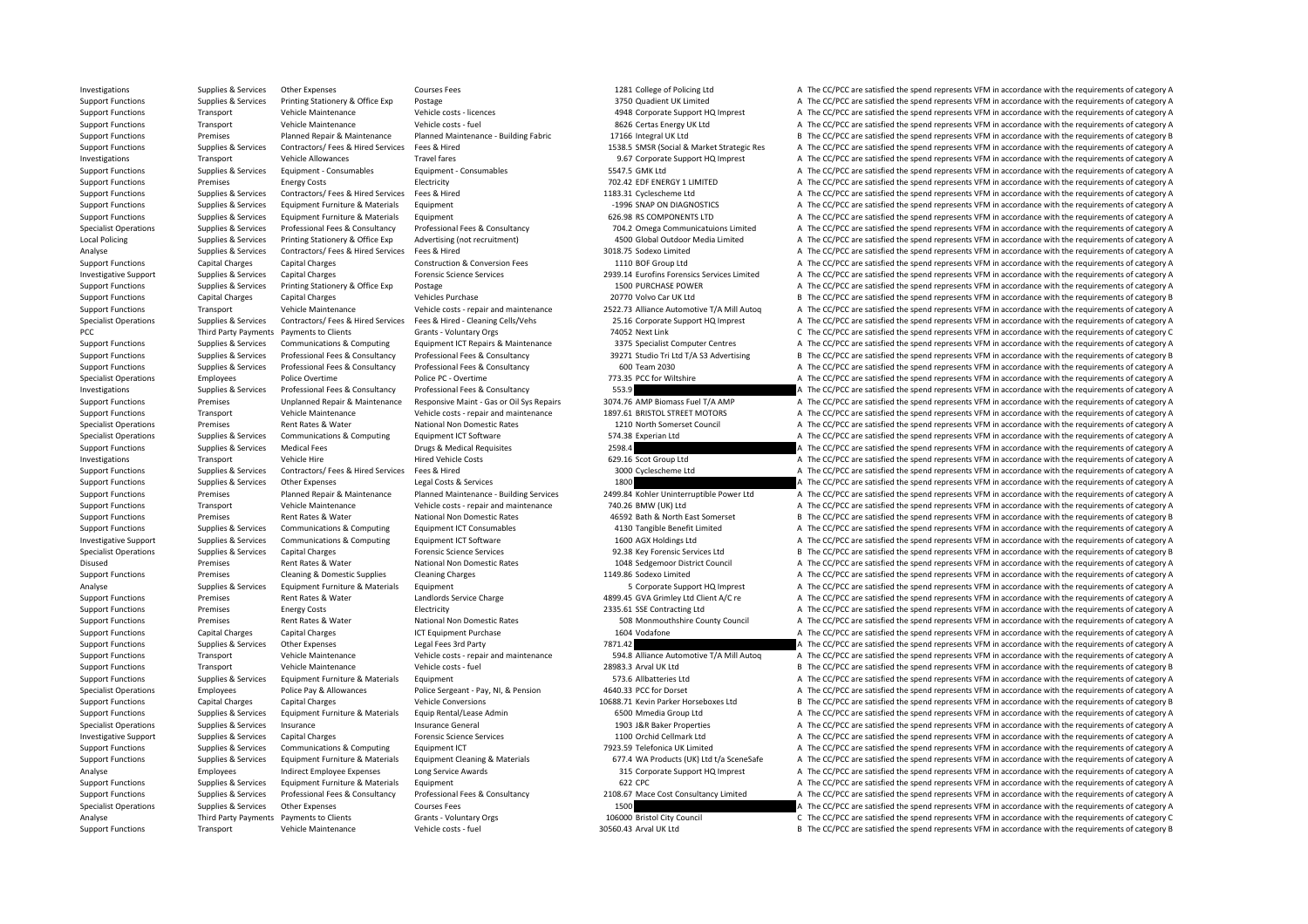PCC Third Party Payments Payments to Clients Grants - Voluntary Orgs 14916.67 Resolve West B The CC/PCC are satisfied the spend represents VFM in accordance with the requirements of category B Support Functions Supplies & Services Communications & Computing Equipment ICT Hardware Purch 1117.98 INSIGHT DIRECT (UK) LTD A The CC/PCC are satisfied the spend represents VFM in accordance with the requirements of categ Support Functions Capital Charges Capital Charges Capital Charges Other Plant & Equipment 658 Commercial Transfer Limited A The CC/PCC are satisfied the spend represents VFM in accordance with the requirements of category Support Functions Premises Planned Repair & Maintenance Planned Maintenance - Building Services 2595 SVE Services Limited A The CC/PCC are satisfied the spend represents VFM in accordance with the requirements of category Investigative Support Supplies & Services Contractors/ Fees & Hired Services Fees & Hired - Accreditation Material Contractors Fees & Hired - Accreditation Material Data and The CC/PCC are satisfied the spend represents VF Support Functions Capital Charges Capital Charges Vehicles Purchase Vehicles Purchase 1598.58 Volvo Car UK Ltd A The CC/PCC are satisfied the spend represents VFM in accordance with the requirements of category A Support Functions Supplies & Services Other Expenses Legal Fees 3rd Party 3500 3500 A The CC/PCC are satisfied the spend represents VFM in accordance with the requirements of category A Investigative Support Supplies & Services Capital Charges Forensic Science Services A The CC/PCC are satisfied the spend represents VFM in accordance with the requirements of category A Support Functions Supplies & Services Medical Fees Drugs & Medical Requisites Drugs & Medical Requisites 597.88 A The CC/PCC are satisfied the spend represents VFM in accordance with the requirements of category A Support Functions Premises Rent Rates & Water National Non Domestic Rates 27904 Bristol City Council B The CC/PCC are satisfied the spend represents VFM in accordance with the requirements of category B Specialist Operations Supplies & Services Capital Charges Forensic Science Services **Forensic Science Services** 659.65 SOCOTEC UK Ltd A The CC/PCC are satisfied the spend represents VFM in accordance with the requirements Specialist Operations Supplies & Services Contractors/ Fees & Hired Services Fees & Hired Services Fees & Hired Services Fees & Hired Services Fees & Hired Services Fees & Hired Services Fees & Hired Services Services A Th Investigative Support Supplies & Services Capital Charges Forensic Science Services Forensic Science Services 794.6 Orchid Cellmark Ltd A The CC/PCC are satisfied the spend represents VFM in accordance with the requirement Support Functions Premises Rent Rates & Water National Non Domestic Rates 586 South Somerset District Council A The CC/PCC are satisfied the spend represents VFM in accordance with the requirements of category A Support Functions Transport Vehicle Maintenance Vehicle costs - repair and maintenance 694.25 BMW (UK) Ltd A The CC/PCC are satisfied the spend represents VFM in accordance with the requirements of category A Support Functions Transport Vehicle Maintenance Vehicle costs - tyres and tubes 1188 GOODYEAR TYRES UK LTD A The CC/PCC are satisfied the spend represents VFM in accordance with the requirements of category A Supplies & Services Contractors/ Fees & Hired Services Fees & Hired Network and Contractors and Contractors Ces & Hired Services Fees & Hired 2460 Performance Solutions Consulting Lt A The CC/PCC are satisfied the spend re Specialist Operations Supplies & Services Professional Fees & Consultancy Professional Fees & Consultancy Professional Fees & Consultancy Professional Fees & Consultancy Specialist Operations A The CC/PCC are satisfied the Support Functions Supplies & Services Communications & Computing Equipment ICT Hardware Purch 2688 Computacenter (UK) Ltd A The CC/PCC are satisfied the spend represents VFM in accordance with the requirements of category Support Functions Transport Vehicle Maintenance Vehicle costs - fuel 24.98 Corporate Support HQ Imprest A The CC/PCC are satisfied the spend represents VFM in accordance with the requirements of category A Roads Policing Supplies & Services Printing Stationery & Office Exp Postage 7426.16 7426.16 A The CC/PCC are satisfied the spend represents VFM in accordance with the requirements of category A Specialist Operations Supplies & Services Equipment Furniture & Materials Equipment 465.76 Corporate Support HQ Imprest A The CC/PCC are satisfied the spend represents VFM in accordance with the requirements of category A Supplies & Services Professional Fees & Consultancy Professional Fees & Consultancy Professional Fees & Consultancy Professional Fees & Consultancy Consultancy 1770 Mace Cost Consultancy Limited A The CC/PCC are satisfied Analyse Third Party Payments Payments to Clients Grants - Voluntary Orgs 4250 Youth Unlimited CIC A The CC/PCC are satisfied the spend represents VFM in accordance with the requirements of category A Support Functions Supplies & Services Equipment Furniture & Materials Equipment Repairs & Maintenance 1350 Lamform Limited A The CC/PCC are satisfied the spend represents VFM in accordance with the requirements of category Operational Support Premises Planned Repair & Maintenance Planned Maint - Electrical 3679.1 DRA Maintenance Ltd A The CC/PCC are satisfied the spend represents VFM in accordance with the requirements of category A Support Functions Premises Rent Rates & Water National Non Domestic Rates 1747 North Somerset Council A The CC/PCC are satisfied the spend represents VFM in accordance with the requirements of category A Specialist Operations Employees Police Staff Pay & Allowances Police Staff - Pay, NI, & Pension 6401.35 PCC for Wiltshire A The CC/PCC are satisfied the spend represents VFM in accordance with the requirements of category Support Functions Premises Rent Rates & Water Landlords Service Charge 2224.87 MENDIP DISTRICT COUNCIL A The CC/PCC are satisfied the spend represents VFM in accordance with the requirements of category A Support Functions Premises Cleaning & Domestic Supplies Cleaning Charges 10751.13 Sodexo Limited B The CC/PCC are satisfied the spend represents VFM in accordance with the requirements of category B Support Functions Premises Unplanned Repair & Maintenance Reactive Maintenance - Building Services 4183.11 Controlco Ltd A The CC/PCC are satisfied the spend represents VFM in accordance with the requirements of category A Support Functions Supplies & Services Equipment Furniture & Materials Equipment 4627.25 Easby Electronics Ltd A The CC/PCC are satisfied the spend represents VFM in accordance with the requirements of category A Support Functions Supplies & Services Equipment Furniture & Materials Equipment Support Buyinment and a Support A The CC/PCC are satisfied the spend represents VFM in accordance with the requirements of category A Analyse Supplies & Services Other Expenses Financial Adjustments Financial Adjustments **Financial Adjustments** A The CC/PCC are satisfied the spend represents VFM in accordance with the requirements of category A The CC/PC Support Functions Supplies & Services Equipment Furniture & Materials Armoury Tools 580 Axon Public Safety UK Limited A The CC/PCC are satisfied the spend represents VFM in accordance with the requirements of category A Investigative Support Supplies & Services Capital Charges Forensic Science Services 1900.95 Orchid Cellmark Ltd A The CC/PCC are satisfied the spend represents VFM in accordance with the requirements of category A The CC/P Investigative Support Supplies & Services Contractors/ Fees & Hired Services Fees & Hired Services Fees & Hired Services Fees & Hired Services Fees & Hired Services Fees & Hired Services Fees & Hired Services Accreditation Support Functions Supplies & Services Clothing Uniforms & Laundry Clothing & Uniforms - non‐stock 760.63 MedTree A The CC/PCC are satisfied the spend represents VFM in accordance with the requirements of category A Support Functions Premises Energy Costs Electricity Electricity Electricity 586.14 British Gas Business (Electricity A The CC/PCC are satisfied the spend represents VFM in accordance with the requirements of category A Investigative Support Supplies & Services Capital Charges Forensic Science Services Forensic Science Services Access Capital Charges Forensic Science Services 2624 Systems Technology Consultants Ltd A The CC/PCC are satisf Supplies & Services Communications & Computing Equipment ICT Repairs & Maintenance 20360 EBC Group (UK) Ltd B The CC/PCC are satisfied the spend represents VFM in accordance with the requirements of category B Specialist Operations Employees Police Pay & Allowances Police Sergeant -Pay, OT, NI, & Pension 12527.33 PCC for Gloucestershire C/PCC are satisfied the spend represents VFM in accordance with the requirements of category Support Functions Supplies & Services Other Expenses Legal Costs & Services 5000 5000 A The CC/PCC are satisfied the spend represents VFM in accordance with the requirements of category A Operational Support Supplies & Services Other Expenses Courses Fees 20850 Scottish Police Authority B The CC/PCC are satisfied the spend represents VFM in accordance with the requirements of category B Local Policing Servi Local Policing Supplies & Services Equipment Furniture & Materials Equipment 4419.2 Banner Group Limited A The CC/PCC are satisfied the spend represents VFM in accordance with the requirements of category A Support Functions Transport Vehicle Maintenance Vehicle costs ‐ repair and maintenance 1000.71 BMW (UK) Ltd A The CC/PCC are satisfied the spend represents VFM in accordance with the requirements of category A Support Functions Capital Charges Capital Charges Vehicles Purchase 20207.5 Volvo Car UK Ltd B The CC/PCC are satisfied the spend represents VFM in accordance with the requirements of category B Supplies & Services Communications & Computing Foujoment ICT Repairs & Maintenance 553.36 Iron Mountain UK Plc A The CC/PCC are satisfied the spend represents VEM in accordance with the requirements of category A Support Functions Transport Vehicle Maintenance Vehicle costs - tyres and tubes 2145 GOODYEAR TYRES UK LTD A The CC/PCC are satisfied the spend represents VFM in accordance with the requirements of category A Roads Policing Supplies & Services Equipment Furniture & Materials Equipment 2084.38 CIRRUS RESEARCH PLC A The CC/PCC are satisfied the spend represents VFM in accordance with the requirements of category A Specialist Operations Employees Police Overtime Police PC • OT & RD 1672.5 PCC for Gloucestershire A The CC/PCC are satisfied the spend represents VFM in accordance with the requirements of category A Investigative Support Supplies & Services Contractors/ Fees & Hired Services Fees & Hired - Accreditation Accreditation Accreditation Servic A The CC/PCC are satisfied the spend represents VFM in accordance with the requir Analyse Employees Police Staff Pay & Allowances Staffing Agency Staffing Agency 6378.31 Matrix SCM Ltd A The CC/PCC are satisfied the spend represents VFM in accordance with the requirements of category A Supplies & Servic Support Functions Supplies & Services Clothing Uniforms & Laundry Clothing & Uniforms Body Armour 680 Safariland UK A The CC/PCC are satisfied the spend represents VFM in accordance with the requirements of category A Support Functions Supplies & Services Equipment Furniture & Materials Equipment Repairs & Maintenance 20.73 Corporate Support HQ Imprest A The CC/PCC are satisfied the spend represents VFM in accordance with the requiremen Local Policing Supplies & Services Other Expenses Publicity & Promotions Publicity & Promotions 150 Corporate Support HQ Imprest A The CC/PCC are satisfied the spend represents VFM in accordance with the requirements of ca Support Functions Supplies & Services Communications & Computing Equipment ICT Repairs & Maintenance 3400 ATOS IT Services UK Ltd A The CC/PCC are satisfied the spend represents VFM in accordance with the requirements of c Support Functions Supplies & Services Professional Fees & Consultancy Professional Fees & Consultancy Professional Fees & Consultancy Professional Fees & Consultancy 2142.86 CIPFA Business Limited A The CC/PCC are satisfie Support Functions Premises Energy Costs Electricity Electricity 12302.99 EDF ENERGY 1 LIMITED B The CC/PCC are satisfied the spend represents VFM in accordance with the requirements of category B Support Functions Supplies & Services Other Expenses Courses Fees 1595 IPP Education Limited A The CC/PCC are satisfied the spend represents VFM in accordance with the requirements of category A Support Functions Capital Charges Capital Charges Construction & Conversion Fees 7585.5 Ridge & Partners LLP A The CC/PCC are satisfied the spend represents VFM in accordance with the requirements of category A Support Functions Premises Rent Rates & Water National Non Domestic Rates 4096 Somerset West and Taunton Council A The CC/PCC are satisfied the spend represents VFM in accordance with the requirements of category A Investigative Support Supplies & Services Equipment Furniture & Materials Equipment Burniture & Materials Equipment Support and A The CC/PCC are satisfied the spend represents VFM in accordance with the requirements of cat Support Functions Transport Vehicle Maintenance Vehicle costs - tyres and tubes 679 GOODYEAR TYRES UK LTD A The CC/PCC are satisfied the spend represents VFM in accordance with the requirements of category A Specialist Operations Transport Vehicle Maintenance Vehicle costs - commissioning 5916.87 Halls Electrical Ltd A The CC/PCC are satisfied the spend represents VFM in accordance with the requirements of category A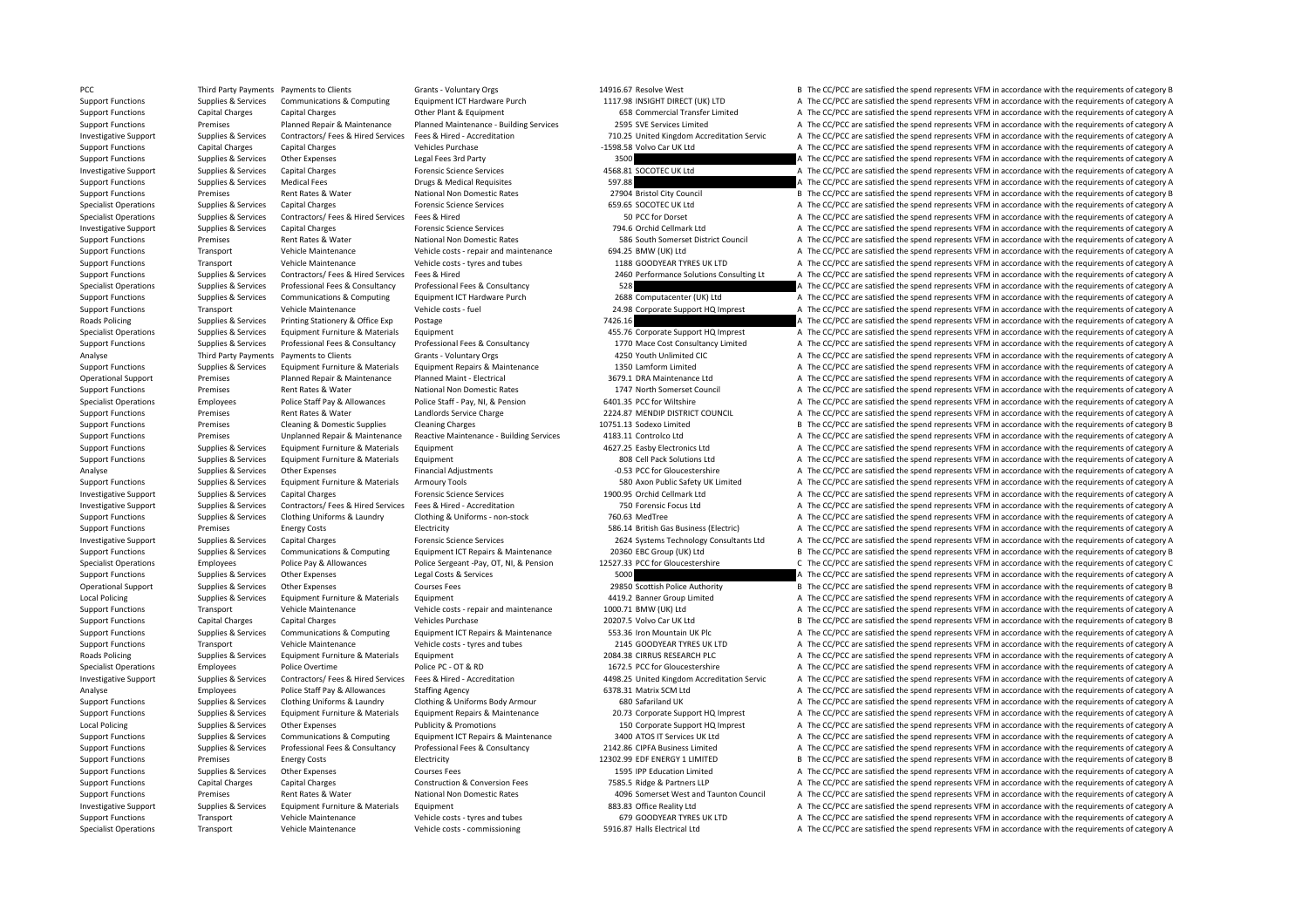Support Functions Premises Planned Repair & Maintenance Planned Maintenance - Building Fabric 24809.06 Integral UK Ltd B The CC/PCC are satisfied the spend represents VFM in accordance with the requirements of category B Support Functions Premises Cleaning & Domestic Supplies Cleaning Charges 16039.21 Sodexo Limited B The CC/PCC are satisfied the spend represents VFM in accordance with the requirements of category B Support Functions Capital Charges Capital Charges Vehicles Purchase 2225.82 Volvo Car UK Itd A The CC/PCC are satisfied the spend represents VFM in accordance with the requirements of category A The CC/PCC are satisfied th Support Functions Supplies & Services Contractors/ Fees & Hired Services Fees & Hired 2400 Forensic Analytics Ltd A The CC/PCC are satisfied the spend represents VFM in accordance with the requirements of category A The CC Support Functions Premises Rent Rates & Water National Non Domestic Rates 2944 South Gloucestershire A The CC/PCC are satisfied the spend represents VFM in accordance with the requirements of category A Investigations Supplies & Services Communications & Computing Equipment ICT Hardware Purch 760 Data Pro IT Ltd A The CC/PCC are satisfied the spend represents VFM in accordance with the requirements of category A Support Functions Supplies & Services Professional Fees & Consultancy Professional Fees & Consultancy Professional Fees & Consultancy Professional Fees & Consultancy 1360 Satsuma Medical Ltd A The CC/PCC are satisfied the Specialist Operations Transport Vehicle Allowances Vehicle mileage allowance 234.9 PCC for Gloucestershire C The CC/PCC are satisfied the spend represents VFM in accordance with the requirements of category C Specialist Operations Employees Police Pay & Allowances Police PC - Pay, Unsociable Hours, NI, & Pen: 5207.52 PCC for Gloucestershire A The CC/PCC are satisfied the spend represents VFM in accordance with the requirements Support Functions Supplies & Services Other Expenses Legal Costs & Services 706 706 A The CC/PCC are satisfied the spend represents VFM in accordance with the requirements of category A Investigative Support Supplies & Services Capital Charges Forensic Science Services And the COVICE DESTIGATED BY The CC/PCC are satisfied the spend represents VFM in accordance with the requirements of category B Support Functions Capital Charges Capital Charges ICT Equipment Purchase 16999.8 Corporate IT Systems Limited B The CC/PCC are satisfied the spend represents VFM in accordance with the requirements of category B Support Functions Premises Rent Rates & Water National Non Domestic Rates 73216 North Somerset Council C The CC/PCC are satisfied the spend represents VFM in accordance with the requirements of category C Support Functions Employees Police Staff Pay & Allowances Staffing Agency 1842.69 Hays Specialist Recruitment Ltd A The CC/PCC are satisfied the spend represents VFM in accordance with the requirements of category A Specialist Operations Supplies & Services Equipment Furniture & Materials Equipment Operational 3330 Point South Limited A The CC/PCC are satisfied the spend represents VFM in accordance with the requirements of category A Support Functions Transport Vehicle Maintenance Vehicle costs - tyres and tubes 690 GOODYEAR TYRES UK LTD A The CC/PCC are satisfied the spend represents VFM in accordance with the requirements of category A Dealing with the Public Supplies & Services Equipment ‐ Consumables Equipment ‐ Consumables Equipment • Consumables Equipments of category A The CC/PCC are satisfied the spend represents VFM in accordance with the requirem Support Functions Supplies & Services Equipment Furniture & Materials Publications including books 2678 Oxford University Press A The CC/PCC are satisfied the spend represents VFM in accordance with the requirements of cat Support Functions Supplies & Services Contractors/ Fees & Hired Services Fees & Hired Services Fees & Hired 645 Lamform Limited A The CC/PCC are satisfied the spend represents VFM in accordance with the requirements of cat Support Functions Supplies & Services Communications & Computing Faujoment ICT Consumables 2137.5 Tangible Benefit Limited A The CC/PCC are satisfied the spend represents VFM in accordance with the requirements of category Support Functions Premises Rent Rates & Water National Non Domestic Rates 1160 North Somerset Council A The CC/PCC are satisfied the spend represents VFM in accordance with the requirements of category A Disused Premises Cleaning & Domestic Supplies Cleaning Charges 207.37 Sodexo Limited B The CC/PCC are satisfied the spend represents VFM in accordance with the requirements of category B Investigative Support Supplies & Services Capital Charges Forensic Science Services A The CC/PCC are satisfied the spend represents VFM in accordance with the requirements of category A Operational Support Supplies & Services Equipment Furniture & Materials Equipment Operational 910.6 Protect Signs A The CC/PCC are satisfied the spend represents VFM in accordance with the requirements of category A Support Functions Capital Charges Capital Charges Construction & Conversion Works 31656.13 CG Fry & Son Ltd B The CC/PCC are satisfied the spend represents VFM in accordance with the requirements of category B Support Functions Premises Planned Repair & Maintenance Planned Maintenance - Building Fabric 24809.06 Integral UK Ltd B The CC/PCC are satisfied the spend represents VFM in accordance with the requirements of category B Support Functions Transport Vehicle Maintenance Vehicle costs - repair and maintenance 834.34 BMW (UK) Ltd A The CC/PCC are satisfied the spend represents VFM in accordance with the requirements of category A Support Functions Premises Unplanned Repair & Maintenance Reactive Maintenance - Building Fabric 69.8 Corporate Support HQ Imprest A The CC/PCC are satisfied the spend represents VFM in accordance with the requirements of Local Policing Third Party Payments Payments to Clients Grants - Voluntary Orgs 46340 South Gloucestershire Council B The CC/PCC are satisfied the spend represents VFM in accordance with the requirements of category B Support Functions Capital Charges Capital Charges Vehicles Purchase Vehicles Purchase 34849.16 Volvo Car UK Ltd B The CC/PCC are satisfied the spend represents VFM in accordance with the requirements of category B Support Functions Supplies & Services Other Expenses Legal Costs & Services 7603.2 7603.2 A The CC/PCC are satisfied the spend represents VFM in accordance with the requirements of category A Analyse Third Party Payments Other Local Authorities or Forces Charges Non-Financial Services 56639 HMRC C The CC/PCC are satisfied the spend represents VFM in accordance with the requirements of category C Support Functions Premises Planned Repair & Maintenance Grounds Maintenance 65 Corporate Support HQ Imprest A The CC/PCC are satisfied the spend represents VFM in accordance with the requirements of category A Investigations Supplies & Services Other Expenses Courses Fees Courses Fees 750 CJS (UK Management) Limited A The CC/PCC are satisfied the spend represents VFM in accordance with the requirements of category A Supplies & Services Professional Fees & Consultancy Professional Fees & Consultancy Professional Fees & Consultancy Professional Fees & Consultancy Professional Fees & Consultancy Professional Fees & Consultancy 1355.75 Ha Support Functions Premises Planned Repair & Maintenance Estates Costs 5300 KRF Metals Ltd A The CC/PCC are satisfied the spend represents VFM in accordance with the requirements of category A Support Functions Premises Planned Repair & Maintenance Planned Maintenance - Building Fabric 5200 J A Stewart - Tree Surgery A The CC/PCC are satisfied the spend represents VFM in accordance with the requirements of categ Support Functions Supplies & Services Other Expenses Courses Fees 765.52 BPP PROFESSIONAL EDUCATION A The CC/PCC are satisfied the spend represents VFM in accordance with the requirements of category A Support Functions Premises Planned Repair & Maintenance Planned Maintenance - Building Services -1834.96 Integral UK Ltd A The CC/PCC are satisfied the spend represents VFM in accordance with the requirements of category A Support Functions Supplies & Services Equipment Furniture & Materials Weapon Ancillaries 11419 GMK Ltd B The CC/PCC are satisfied the spend represents VFM in accordance with the requirements of category B Local Policing Premises Cleaning & Domestic Supplies Cleaning Charges 2953.24 Sodexo Limited A The CC/PCC are satisfied the spend represents VFM in accordance with the requirements of category A Support Functions Employees Indirect Employee Expenses Direct Medical Intervention 2450 REHABWORKS LTD A The CC/PCC are satisfied the spend represents VFM in accordance with the requirements of category A Specialist Operations Transport Vehicle Maintenance Vehicle costs - repair and maintenance 699.79 PCC for Devon & Cornwall A The CC/PCC are satisfied the spend represents VFM in accordance with the requirements of category Support Functions Supplies & Services Foulyment Furniture & Materials Foulyment 1005 Cell Pack Solutions Ltd A The CC/PCC are satisfied the spend represents VFM in accordance with the requirements of category A Support Functions Premises Energy Costs Electricity Electricity 2772.13 EDF ENERGY 1 LIMITED A The CC/PCC are satisfied the spend represents VFM in accordance with the requirements of category A Roads Policing Capital Charges Capital Charges Other Plant & Equipment Charges Other Plant & Equipment 5520 Cleartone Telecoms Ltd A The CC/PCC are satisfied the spend represents VFM in accordance with the requirements of Support Functions Premises Energy Costs Electricity Electricity 622.55 EDF ENERGY 1 LIMITED A The CC/PCC are satisfied the spend represents VFM in accordance with the requirements of category A Support Functions Premises Energy Costs Electricity 38275.64 EDF ENERGY 1 LIMITED B The CC/PCC are satisfied the spend represents VFM in accordance with the requirements of category B Support Functions Premises Rent Rates & Water National Non Domestic Rates 78336 Sedgemoor District Council C The CC/PCC are satisfied the spend represents VFM in accordance with the requirements of category C Support Functions Premises Rent Rates & Water Rents Rents Rents Rents Rents Rents Rent Rents 17500 J H HASKINS & SON LTD B The CC/PCC are satisfied the spend represents VFM in accordance with the requirements of category B Support Functions Premises Energy Costs Electricity Electricity 561.39 EDF ENERGY 1 LIMITED A The CC/PCC are satisfied the spend represents VFM in accordance with the requirements of category A Support Functions Premises Premises Premises Seneral Waste Costs Seneral Waste Costs 526.07 SUEZ Recycling and Recovery UK Ltd A The CC/PCC are satisfied the spend represents VFM in accordance with the requirements of cate Support Functions Transport Vehicle Maintenance Vehicle costs ‐ repair and maintenance 640.28 BMW (UK) Ltd A The CC/PCC are satisfied the spend represents VFM in accordance with the requirements of category A Specialist Operations Transport Vehicle Maintenance Vehicle costs - commissioning 13950 Sonic Communications (INT) Ltd B The CC/PCC are satisfied the spend represents VFM in accordance with the requirements of category B Analyse Supplies & Services Other Expenses Donations Donations Supplies A The CC/PCC are satisfied the spend represents VFM in accordance with the requirements of category A Roads Policing Supplies & Services Equipment Furniture & Materials Equipment Supplies Equipment 541.76 Laser Tech UK Ltd A The CC/PCC are satisfied the spend represents VFM in accordance with the requirements of category A Specialist Operations Transport Vehicle Maintenance Vehicle Costs - repair and maintenance 1903.05 PCC for Devon & Cornwall A The CC/PCC are satisfied the spend represents VFM in accordance with the requirements of categor Investigative Support Supplies & Services Capital Charges Forensic Science Services A The CC/PCC are satisfied the spend represents VFM in accordance with the requirements of category A Criminal Justice Arrangements Supplies & Services Contractors/ Fees & Hired Services Fees & Hired Services Fees & Hired Services Fees & Hired - Cleaning Cells/Vehs 2408.85 Sodexo Limited A The CC/PCC are satisfied the spen Support Functions Capital Charges Capital Charges Other Plant & Equipment 4244.68 Municipal Security Ltd A The CC/PCC are satisfied the spend represents VFM in accordance with the requirements of category A Support Functions Transport Vehicle Maintenance Vehicle costs - repair and maintenance 2953 AA Business Services A The CC/PCC are satisfied the spend represents VFM in accordance with the requirements of category A Support Functions Premises Energy Costs Electricity Electricity Bases Business (Electricity A The CC/PCC are satisfied the spend represents VFM in accordance with the requirements of category A Local Policing Supplies & Services Catering Catering Catering Catering Catering Catering Catering Catering Catering Catering Catering Supplies & Services Category A Catering Catering Catering Supplies and Category A The CC Specialist Operations Employees Police Pay & Allowances Police Chief Inspector - Pay, NJ, & Pension 7087.62 PCC for Wiltshire Are CC/PCC are satisfied the spend represents VFM in accordance with the requirements of categor Support Functions Transport Vehicle Maintenance Vehicle costs ‐ repair and maintenance 954.86 Staceys Motors A The CC/PCC are satisfied the spend represents VFM in accordance with the requirements of category A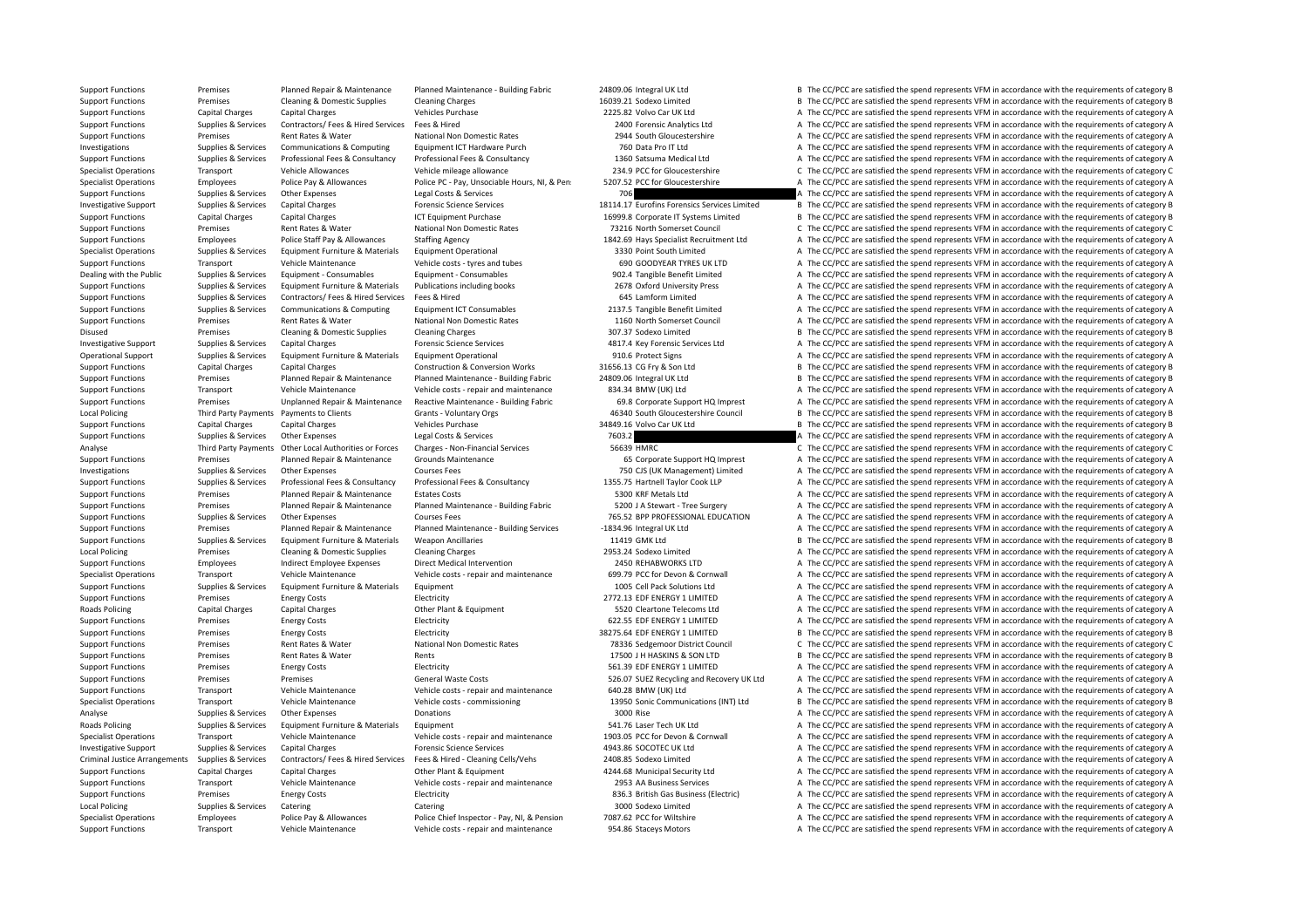Support Functions Supplies & Services Equipment Furniture & Materials Equipment 701.91 Radio Structures Ltd A The CC/PCC are satisfied the spend represents VFM in accordance with the requirements of category A Specialist Operations Supplies & Services Equipment Furniture & Materials Equipment Equipment Equipment Services Equipment Equipment Equipment Equipment Equipment Equipment Additional Content of Category B and the CC/PCC a Specialist Operations Employees Police Overtime Police PC • OT & NI •901.19 PCC for Wiltshire A The CC/PCC are satisfied the spend represents VFM in accordance with the requirements of category A The CC/PCC are satisfied t Investigative Sumplies Contribution Capital Charges Capital Charges Forencic Science Science Science Sciences Contribution and the COPC are satisfied the spending particular process (Science Sumplies A Services Capital Cha Support Functions Transport Vehicle Maintenance Vehicle costs - repair and maintenance S56.37 Volkswagen Group UK Ltd Parts A The CC/PCC are satisfied the spend represents VFM in accordance with the requirements of categor Investigations Supplies & Services Other Expenses Courses Fees Courses Fees and Sample and Sample Agency A The CC/PCC are satisfied the spend represents VFM in accordance with the requirements of category A Local Policing Local Policing Supplies & Services Equipment Furniture & Materials Equipment Supplierials Equipment Supplies A The CC/PCC are satisfied the spend represents VFM in accordance with the requirements of category A The CC/PCC Support Functions Supplies & Services Medical Fees Drugs & Medical Requisites 613.8 A The CC/PCC are satisfied the spend represents VFM in accordance with the requirements of category A Support Functions Premises Energy Costs Electricity Electricity Support The CC/PCC are satisfied the spend represents VFM in accordance with the requirements of category A Supplies & Services Contractors/ Fees & Hired Services Fees & Hired Microphysics Fees & Hired Microphysics Research Microphysics and the CC/PCC are satisfied the spend represents VFM in accordance with the requirements of Supplies & Services Contractors/ Fees & Hired Services Fees & Hired Services Fees & Hired Services Fees & Hired Services Fees & Hired Services Fees & Hired Services Fees & Hired Services Fees & Hired Services Services Pees Supplies & Services Subsistence & Conference Conference Conference Subseting Expenses 2400 Learning & Community Sport @ Worle A The CC/PCC are satisfied the spend represents VFM in accordance with the requirements of categ Specialist Operations Supplies & Services Other Expenses Courses Fees 28000 CM Logistics 28000 CM Logistics B The CC/PCC are satisfied the spend represents VFM in accordance with the requirements of category B Support Functions Premises Rent Rates & Water National Non Domestic Rates 13952 South Gloucestershire B The CC/PCC are satisfied the spend represents VFM in accordance with the requirements of category B Specialist Operations Employees Police Pay & Allowances Police PC - Pay, NI, & Pension 5261.58 PCC for Wiltshire A The CC/PCC are satisfied the spend represents VFM in accordance with the requirements of category A Support Functions Premises Rent Rates & Water Water Charges/Sewerages 2068.84 Water2Business A The CC/PCC are satisfied the spend represents VFM in accordance with the requirements of category A Supplies & Services Professional Fees & Consultancy Professional Fees & Consultancy Professional Fees & Consultancy Professional Fees & Consultancy Consultancy and Equipments & Interventions Ltd A The CC/PCC are satisfied Support Functions Supplies & Services Printing Stationery & Office Exp Stationery stationery 1000 PCC for Northamptonshire A The CC/PCC are satisfied the spend represents VFM in accordance with the requirements of category Support Functions Transport Vehicle Maintenance Vehicle costs - repair and maintenance 1148.23 BRISTOL STREET MOTORS A The CC/PCC are satisfied the spend represents VFM in accordance with the requirements of category A Support Functions Premises Rent Rates & Water National Non Domestic Rates 768 Mendip District Council A The CC/PCC are satisfied the spend represents VFM in accordance with the requirements of category A Support Functions Capital Charges Capital Charges ICT Equipment Purchase 1604 Vodafone 1604 Vodafone A The CC/PCC are satisfied the spend represents VFM in accordance with the requirements of category A Support Functions Premises Rent Rates & Water National Non Domestic Rates 599 Bristol City Council A The CC/PCC are satisfied the spend represents VFM in accordance with the requirements of category A Specialist Operations Supplies & Services Communications & Computing Equipment ICT Repairs & Maintenance 2385 COMPSOFT LTD A The CC/PCC are satisfied the spend represents VFM in accordance with the requirements of category Local Policing Supplies & Services Other Expenses Publicity & Promotions 550 Global Outdoor Media Limited A The CC/PCC are satisfied the spend represents VFM in accordance with the requirements of category A Specialist Operations Transport Vehicle Allowances Travel fares Travel fares Travel fares Travel fares Travel fares and The CC/PCC are satisfied the spend represents VFM in accordance with the requirements of category A Th Support Functions Premises Planned Repair & Maintenance Grounds Maintenance 3855 Gordano Tree Care A The CC/PCC are satisfied the spend represents VFM in accordance with the requirements of category A Support Functions Supplies & Services Contractors/ Fees & Hired Services Fees & Hired Mureos Eves & Hired Mureos Eves & Hired Mureos 2024.42 Britol Diocesan Board of Finance L A The CC/PCC are satisfied the spend represent Specialist Operations Employees Police Pay & Allowances Police Sergeant - Pay, NI, & Pension 4655.63 PCC for Dorset A The CC/PCC are satisfied the spend represents VFM in accordance with the requirements of category A Analyse Supplies & Services Communications & Computing Equipment ICT Hardware Purch 1956.67 PC Specialist Ltd A The CC/PCC are satisfied the spend represents VFM in accordance with the requirements of category A Support Functions Premises Rent Rates & Water Rents Rents Rents Rents 2575 MENDIP DISTRICT COUNCIL A The CC/PCC are satisfied the spend represents VFM in accordance with the requirements of category A Roads Policing Capital Charges Capital Charges Other Plant & Foujoment 1880 Cleartone Telecoms Ltd A The CC/PCC are satisfied the spend represents VFM in accordance with the requirements of category A Support Functions Premises Planned Repair & Maintenance Planned Maintenance - Building Fabric 1148.35 CRADDY Pitchers Ltd A The CC/PCC are satisfied the spend represents VFM in accordance with the requirements of category Support Functions Premises Rent Rates & Water National Non Domestic Rates 1846 Bath & North East Somerset A The CC/PCC are satisfied the spend represents VFM in accordance with the requirements of category A Support Functions Supplies & Services Other Expenses Courses Fees Courses Fees 4500 GOVNET COMMUNICATIONS A The CC/PCC are satisfied the spend represents VFM in accordance with the requirements of category A Analyse Supplies & Services Subsistence & Conference Hospitality Hospitality 828.33 PCC for Gwent A The CC/PCC are satisfied the spend represents VFM in accordance with the requirements of category A Support Functions Premises Energy Costs Electricity Electricity and the Support of Costs and the CC/PCC are satisfied the spend represents VFM in accordance with the requirements of category A Support Functions Transport Vehicle Maintenance Vehicle costs ‐ repair and maintenance 933.69 GOODYEAR TYRES UK LTD A The CC/PCC are satisfied the spend represents VFM in accordance with the requirements of category A Support Functions Supplies & Services Subsistence & Conference Accommodation Accommodation 9325.86 Doubletree by Hilton London - A The CC/PCC are satisfied the spend represents VFM in accordance with the requirements of ca Local Policing Supplies & Services Equipment Furniture & Materials Equipment Supplies Equipment Burniture & Materials Equipment Supplies Equipments of category A The CC/PCC are satisfied the spend represents VFM in accorda Operational Support Supplies & Services Equipment Furniture & Materials Equipment Equipment Support Materials Equipment Support Requipment Support Materials Parameter of category A 729.4 Vonwolf K9 Sport & Service Dog Equi Support Functions Supplies & Services Communications & Computing Equipment ICT Repairs & Maintenance 19638.78 Enghouse Interactive (UK) Ltd B The CC/PCC are satisfied the spend represents VFM in accordance with the require Support Functions Transport Vehicle Maintenance Vehicle costs ‐ repair and maintenance 971.01 Bristol PartsPlus A The CC/PCC are satisfied the spend represents VFM in accordance with the requirements of category A Support Functions Premises Rent Rates & Water Landlords Service Charge 9760.5 SOUTH SOMERSET DISTRICT COUNCIL A The CC/PCC are satisfied the spend represents VFM in accordance with the requirements of category A Support Functions Supplies & Services Insurance Services Insurance General 1059.89 Pyper Property Partnership A The CC/PCC are satisfied the spend represents VFM in accordance with the requirements of category A Support Functions Supplies & Services Communications & Computing Equipment ICT Repairs & Maintenance 71849.53 IBM (United Kingdom) Ltd C/PCC are satisfied the spend represents VFM in accordance with the requirements of cat Analyse Employees Police Staff Pay & Allowances Staffing Agency Staffing Agency 5307.87 Matrix SCM Ltd A The CC/PCC are satisfied the spend represents VFM in accordance with the requirements of category A Support Functions Supplies & Services Other Expenses Courses Fees Courses Fees 1687.5 College of Policing Ltd A The CC/PCC are satisfied the spend represents VFM in accordance with the requirements of category A Support Functions Premises Rent Rates & Water National Non Domestic Rates 624 South Gloucestershire A The CC/PCC are satisfied the spend represents VFM in accordance with the requirements of category A Investigative Support Supplies & Services Contractors/ Fees & Hired Services Fees & Hired Services Fees & Hired Accreditation Accreditation Service Manual Kippon Accreditation Servic A The CC/PCC are satisfied the spend re PCC Supplies & Services Printing Stationery & Office Exp Reprographics 575 Studio Mix Ltd A The CC/PCC are satisfied the spend represents VFM in accordance with the requirements of category A Support Functions Premises Planned Repair & Maintenance Planned Maintenance - Building Services -5594.5 Integral UK Ltd A The CC/PCC are satisfied the spend represents VFM in accordance with the requirements of category A Analyse Supplies & Services Other Expenses Financial Adjustments Financial Adjustments A The CC/PCC are satisfied the spend represents VFM in accordance with the requirements of category A Support Functions Transport Vehicle Maintenance Vehicle costs ‐ repair and maintenance 539.62 Bristol PartsPlus A The CC/PCC are satisfied the spend represents VFM in accordance with the requirements of category A Support Functions Supplies & Services Other Expenses Legal Costs & Services 625 625 A The CC/PCC are satisfied the spend represents VFM in accordance with the requirements of category A Analyse Supplies & Services Other Expenses Courses Fees Courses Fees 599.9 The Investigator A The CC/PCC are satisfied the spend represents VFM in accordance with the requirements of category A Specialist Operations Premises Rent Rates & Water Rents Rents Rents Rents A The CC/PCC are satisfied the spend represents VFM in accordance with the requirements of category A Support Functions Premises Energy Costs Electricity Electricity **Electricity** 6713.08 EDF ENERGY 1 LIMITED A The CC/PCC are satisfied the spend represents VFM in accordance with the requirements of category A Specialist Operations Supplies & Services Professional Fees & Consultancy Professional Fees & Consultancy Professional Fees & Consultancy Professional Fees & Consultancy Professional Fees & Consultancy Professional Fees & Support Functions Supplies & Services Equipment Furniture & Materials Equipment 1180.5 WM STADDON & SON LTD A The CC/PCC are satisfied the spend represents VFM in accordance with the requirements of category A Support Functions Premises Planned Repair & Maintenance Planned Maintenance - Building Services -8415.96 Integral UK Itd A The CC/PCC are satisfied the spend represents VFM in accordance with the requirements of category A PCC Third Party Payments Payments to Clients Grants - Voluntary Orgs 27305.83 Victim Support B The CC/PCC are satisfied the spend represents VFM in accordance with the requirements of category B Support Functions Capital Charges Capital Charges Vehicles Purchase Vehicles Purchase 34386.66 Volvo Car UK Ltd B The CC/PCC are satisfied the spend represents VFM in accordance with the requirements of category B Support Functions Transport Vehicle Maintenance Vehicle costs - repair and maintenance 1109.57 BMW (UK) Ltd A The CC/PCC are satisfied the spend represents VFM in accordance with the requirements of category A Support Functions Premises Fuergy Costs Functions Electricity Electricity 2121.21 British Gas Business (Electric) A The CC/PCC are satisfied the spend represents VFM in accordance with the requirements of category A Support Functions Supplies & Services Equipment ‐ Consumables Equipment ‐ Consumables Equipment • Consumables Equipment • Consumables Equipment • Consumables Equipment • Consumables 554.8 VWR International Ltd A The CC/PCC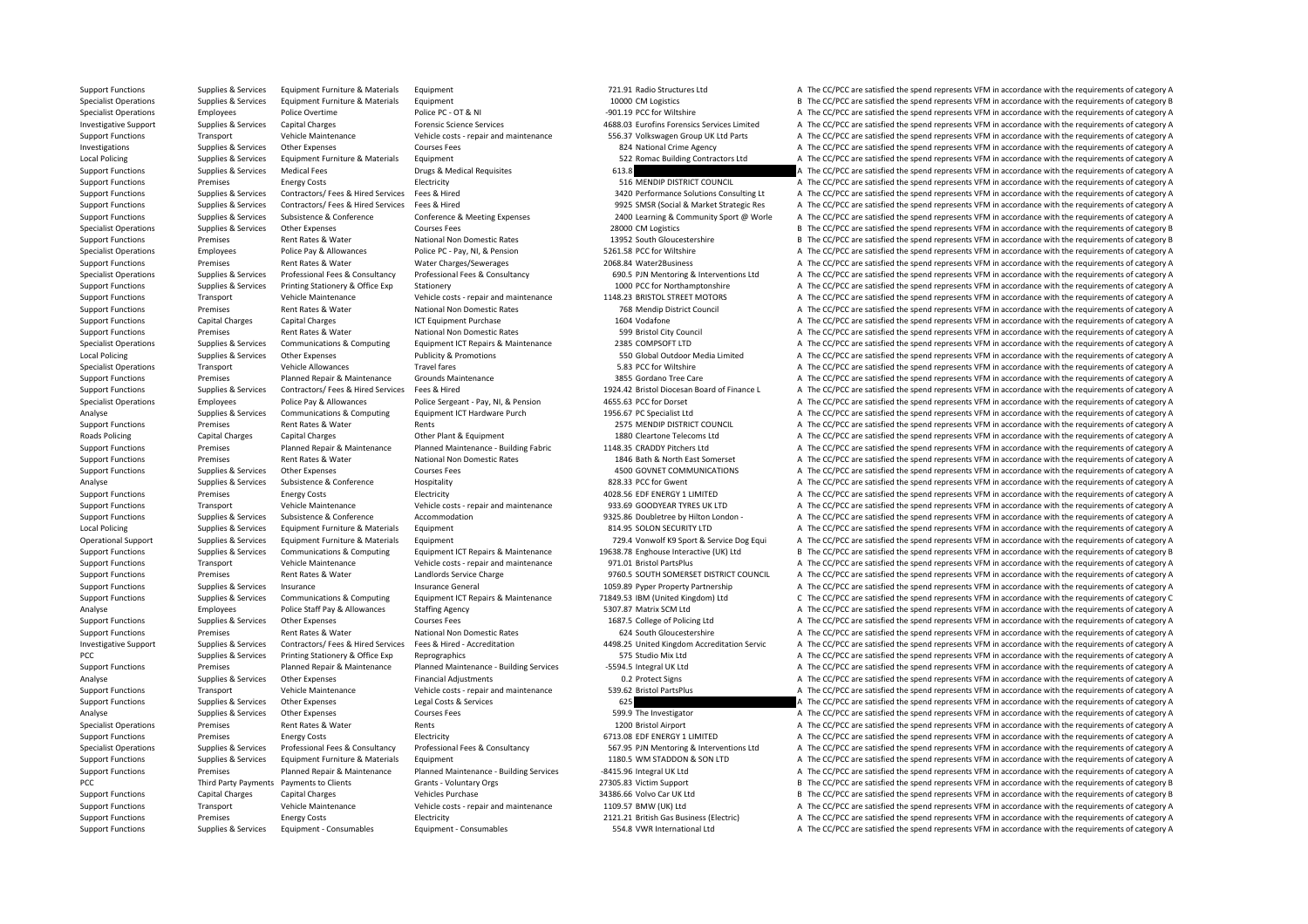Operational Support Supplies & Services Other Expenses Vet Fees & Supplies Vet Fees & Supplies 510.66 Vale Vets Portishead t/a Independen A The CC/PCC are satisfied the spend represents VFM in accordance with the requireme

Support Functions Premises Planned Repair & Maintenance Planned Maintenance - Building Fabric 24809.06 Integral UK Ltd B The CC/PCC are satisfied the spend represents VFM in accordance with the requirements of category B Support Functions Capital Charges Capital Charges Vehicles Purchase Vehicles Purchase 34849.16 Volvo Car UK Ltd B The CC/PCC are satisfied the spend represents VFM in accordance with the requirements of category B Support Support Functions Supplies & Services Communications & Computing Faulthenor Functions and The COMPUT ICT Services UK Ltd A The CC/PCC are satisfied the spend represents VFM in accordance with the requirements of category A Support Functions Supplies & Services Communications & Computing Equipment ICT Hardware Purch 9012.64 Softcat Limited A The CC/PCC are satisfied the spend represents VFM in accordance with the requirements of category A Th Support Functions Supplies & Services Printing Stationery & Office Exp Postage 30 Cell Pack Solutions Ltd A The CC/PCC are satisfied the spend represents VFM in accordance with the requirements of category A PCC Third Party Payments Payments to Clients Crants - Voluntary Orgs 2743 The ManKind Initiative A The CC/PCC are satisfied the spend represents VFM in accordance with the requirements of category A Support Functions Supplies & Services Subsistence & Conference Accommodation 2194.32 Doubletree by Hilton London • A The CC/PCC are satisfied the spend represents VFM in accordance with the requirements of category A Support Functions Premises Rent Rates & Water Rents Rents Rents Rents 2893.75 LANDMARC RE MOD (WALES) A The CC/PCC are satisfied the spend represents VFM in accordance with the requirements of category A Support Functions Premises Cleaning & Domestic Supplies Cleaning Charges A4732.38 Sodexo Limited B The CC/PCC are satisfied the spend represents VFM in accordance with the requirements of category B Support Functions Transport Vehicle Maintenance Vehicle costs - repair and maintenance 2552 AA Business Services A The CC/PCC are satisfied the spend represents VFM in accordance with the requirements of category A Support Functions Supplies & Services Communications & Computing Equipment ICT 1270.38 Telefonica UK Ltd A The CC/PCC are satisfied the spend represents VFM in accordance with the requirements of category A Support Functions Transport Vehicle Maintenance Vehicle costs ‐ repair and maintenance 709.99 Bristol PartsPlus A The CC/PCC are satisfied the spend represents VFM in accordance with the requirements of category A Supplies & Services Contractors/ Fees & Hired Services Fees & Hired New Elect of The CC/PCC are satisfied the soend represents VFM in accordance with the requirements of category A Support Functions Capital Charges Capital Charges Vehicles Purchase Vehicles Purchase 1598.58 Volvo Car UK Ltd A The CC/PCC are satisfied the spend represents VFM in accordance with the requirements of category A Support Functions Premises Cleaning & Domestic Supplies Window Cleaning Cleaning 691.32 Sodexo Limited A The CC/PCC are satisfied the spend represents VFM in accordance with the requirements of category A Support Functions Supplies & Services Communications & Computing Equipment ICT Repairs & Maintenance 3936 Pomeroy IT Solutions UK Limited A The CC/PCC are satisfied the spend represents VFM in accordance with the requireme Support Functions Supplies & Services Other Expenses Legal Costs & Services 850 A The CC/PCC are satisfied the spend represents VFM in accordance with the requirements of category A Support Functions Supplies & Services Grants & Subscriptions Subscriptions Subscriptions Subscriptions Subscriptions A The CC/PCC are satisfied the spend represents VFM in accordance with the requirements of category A Support Functions Supplies & Services Communications & Computing Equipment ICT Hardware Purch 1290 Data Pro IT Ltd A The CC/PCC are satisfied the spend represents VFM in accordance with the requirements of category A Specialist Operations Premises Rent Rates Rent Rates National Non Domestic Rates 5973 North Somerset Council A The CC/PCC are satisfied the spend represents VFM in accordance with the requirements of category A Disused Third Party Payments Payments to Clients Grants - Voluntary Orgs 18863.19 Sedgemoor District Council B The CC/PCC are satisfied the spend represents VFM in accordance with the requirements of category B Specialist Operations Supplies & Services Communications & Computing Equipment ICT 962.18 Vodafone Corporate Limited A The CC/PCC are satisfied the spend represents VFM in accordance with the requirements of category A Support Functions Capital Charges Capital Charges Vehicles Purchase Vehicles Purchase 1598.58 Volvo Car UK Ltd A The CC/PCC are satisfied the spend represents VFM in accordance with the requirements of category A Sunnort Eunctions Transfer Promises Planned Repair & Maintenance Planned Maintenance - Building Services 6663 Romar Building Contractors Itd A The CC/PCC are satisfied the spend represents VFM in accordance with the requir Support Functions Transport Vehicle Maintenance Vehicle costs ‐ repair and maintenance 1000.5 CABOT TYRE SERVICE LTD A The CC/PCC are satisfied the spend represents VFM in accordance with the requirements of category A Support Functions Supplies & Services Communications & Computing Equipment ICT Repairs & Maintenance 14975.52 IBM (United Kingdom) Ltd B The CC/PCC are satisfied the spend represents VFM in accordance with the requirements Support Functions Premises Planned Repair & Maintenance Planned Maintenance - Building Fabric 565.62 Sodexo Limited A The CC/PCC are satisfied the spend represents VFM in accordance with the requirements of category A Investigative Support Supplies & Services Capital Charges Forensic Science Services 3140.8 Orchid Cellmark Ltd A The CC/PCC are satisfied the spend represents VFM in accordance with the requirements of category A The CC/PC Support Functions Capital Charges Capital Charges Construction & Conversion Works 35989.97 Creative Construction South West Lt B The CC/PCC are satisfied the spend represents VFM in accordance with the requirements of cate Support Functions Supplies & Services Equipment Furniture & Materials Equipment Support Functions and the CC/PCC are satisfied the spend represents VFM in accordance with the requirements of category A Criminal Justice Arrangements Supplies & Services Other Expenses Remand costs 856.1 Charles Fellows Supplies Ltd A The CC/PCC are satisfied the spend represents VFM in accordance with the requirements of category A Analyse Supplies Services Other Expenses Financial Adjustments – 0.02 Taunton Leisure Ltd A The CC/PCC are satisfied the spend represents VFM in accordance with the requirements of category A Supplies & Services Contractors/ Fees & Hired Services Fees & Hired Microphysics Fees & Hired Microphysics Research Microphysics 2460 Performance Solutions Consulting Lt A The CC/PCC are satisfied the spend represents VFM Support Functions Premises Planned Repair & Maintenance Planned Maintenance - Building Fabric 349.66 Sodexo Limited A The CC/PCC are satisfied the spend represents VFM in accordance with the requirements of category A Support Functions Premises Rent Rates & Water Rents Rents Rents Rents 15470 Kingsmead of Bath B The CC/PCC are satisfied the spend represents VFM in accordance with the requirements of category B Support Functions Supplies & Services Other Expenses Courses Fees 4500 GOVNET COMMUNICATIONS A The CC/PCC are satisfied the spend represents VFM in accordance with the requirements of category A Support Functions Transport Vehicle Maintenance Vehicle costs - fuel 27642.05 Arval UK Ltd B The CC/PCC are satisfied the spend represents VFM in accordance with the requirements of category B Specialist Operations Premises Energy Costs Electricity Electricity 3052.07 EDF ENERGY 1 LIMITED A The CC/PCC are satisfied the spend represents VFM in accordance with the requirements of category A Support Functions Supplies & Services Other Expenses Courses Fees Courses Fees 1642.5 College of Policing Ltd A The CC/PCC are satisfied the spend represents VFM in accordance with the requirements of category A Support Functions Supplies & Services Other Expenses Legal Costs & Services 558.2 558.2 A The CC/PCC are satisfied the spend represents VFM in accordance with the requirements of category A Support Functions Transport Vehicle Maintenance Vehicle costs - repair and maintenance S83.81 Alliance Automotive T/A Mill Autog A The CC/PCC are satisfied the spend represents VFM in accordance with the requirements of ca Support Functions Supplies & Services Communications & Computing Equipment ICT 1604.99 EE Limited 1604.99 EE Limited A The CC/PCC are satisfied the spend represents VFM in accordance with the requirements of category A Support Functions Supplies & Services Professional Fees & Consultancy Professional Fees & Consultancy Professional Fees & Consultancy Professional Fees & Consultancy Professional Fees & Consultancy Professional Fees & Cons Support Functions Supplies & Services Other Expenses Courses Fees Courses Fees 4500 GOVNET COMMUNICATIONS A The CC/PCC are satisfied the spend represents VFM in accordance with the requirements of category A Support Functions Transport Vehicle Maintenance Vehicle costs - repair and maintenance 1189 City West Commercials Ltd A The CC/PCC are satisfied the spend represents VFM in accordance with the requirements of category A PCC Supplies & Services Other Expenses Publicity & Promotions Publicity & Promotions 952 Voice News & Media Ltd A The CC/PCC are satisfied the spend represents VFM in accordance with the requirements of category A Criminal Justice Arrangements Supplies & Services Other Expenses Maintenance of dogs/cats Maintenance of dogs/cats 530.16 A The CC/PCC are satisfied the spend represents VFM in accordance with the requirements of category Support Functions Premises Planned Repair & Maintenance Planned Maintenance - Building Services 8468.1 Integral UK Itd A The CC/PCC are satisfied the spend represents VFM in accordance with the requirements of category A PCC Third Party Payments Payments to Clients Grants - Voluntary Orgs 21187 The Nelson Trust B The CC/PCC are satisfied the spend represents VFM in accordance with the requirements of category B Support Functions Premises Rent Rates & Water Rents Rents Rents Rents Rents Rent Rent Rent Rents Section City Council A The CC/PCC are satisfied the spend represents VFM in accordance with the requirements of category A Operational Support Supplies & Services Equipment Furniture & Materials Equipment Operational 33844.95 Thomas Jacks Ltd B The CC/PCC are satisfied the spend represents VFM in accordance with the requirements of category B Support Functions Premises Rent Rates & Water National Non Domestic Rates 47104 South Gloucestershire B The CC/PCC are satisfied the spend represents VFM in accordance with the requirements of category B Roads Policing Supplies & Services Equipment Furniture & Materials Equipment Operational 2298 LION LABORATORIES LTD A The CC/PCC are satisfied the spend represents VFM in accordance with the requirements of category A Analyse Supplies & Services Clothing Uniforms & Laundry Laundry & Dry Cleaning 14.57 Corporate Support HQ Imprest A The CC/PCC are satisfied the spend represents VFM in accordance with the requirements of category A Support Functions Transport Vehicle Maintenance Vehicle costs - repair and maintenance 513.76 CASTROL (UK) LTD A The CC/PCC are satisfied the spend represents VFM in accordance with the requirements of category A Support Functions Supplies & Services Communications & Computing Equipment ICT Repairs & Maintenance 1776 Vodafone A The CC/PCC are satisfied the spend represents VFM in accordance with the requirements of category A Support Functions Premises Planned Repair & Maintenance Planned Maintenance - Building Services 8560 STATIC SYSTEMS GROUP PLC A The CC/PCC are satisfied the spend represents VFM in accordance with the requirements of categ Specialist Operations Supplies & Services Subsistence & Conference Conference & Meeting Expenses 719.94 Vodafone A The CC/PCC are satisfied the spend represents VFM in accordance with the requirements of category A Support Functions Premises Rent Rates & Water National Non Domestic Rates 19712 North Somerset Council B The CC/PCC are satisfied the spend represents VFM in accordance with the requirements of category B Investigations Supplies & Services Professional Fees & Consultancy Professional Fees & Consultancy Professional Fees & Consultancy 604.12 604.12 A The CC/PCC are satisfied the spend represents VFM in accordance with the re PCC The CC/PCC are satisfied the spend represents VFM in accordance with the requirements of category C Grants - Voluntary Orgs 106605 NHS Bristol North Somerset C The CC/PCC are satisfied the spend represents VFM in accor Support Functions Transport Vehicle Maintenance Vehicle costs - tyres and tubes 2453 GOODYEAR TYRES UK LTD A The CC/PCC are satisfied the spend represents VFM in accordance with the requirements of category A Support Functions Supplies & Services Equipment Furniture & Materials Equipment Functions Equipment 554 Skyguard Ltd A The CC/PCC are satisfied the spend represents VFM in accordance with the requirements of category A Criminal Justice Arrangements Supplies & Services Clothing Uniforms & Laundry Laundry Bury Cleaning May Devolution 1394.69 Royal Devon and Exeter NHS Foundati A The CC/PCC are satisfied the spend represents VFM in accordan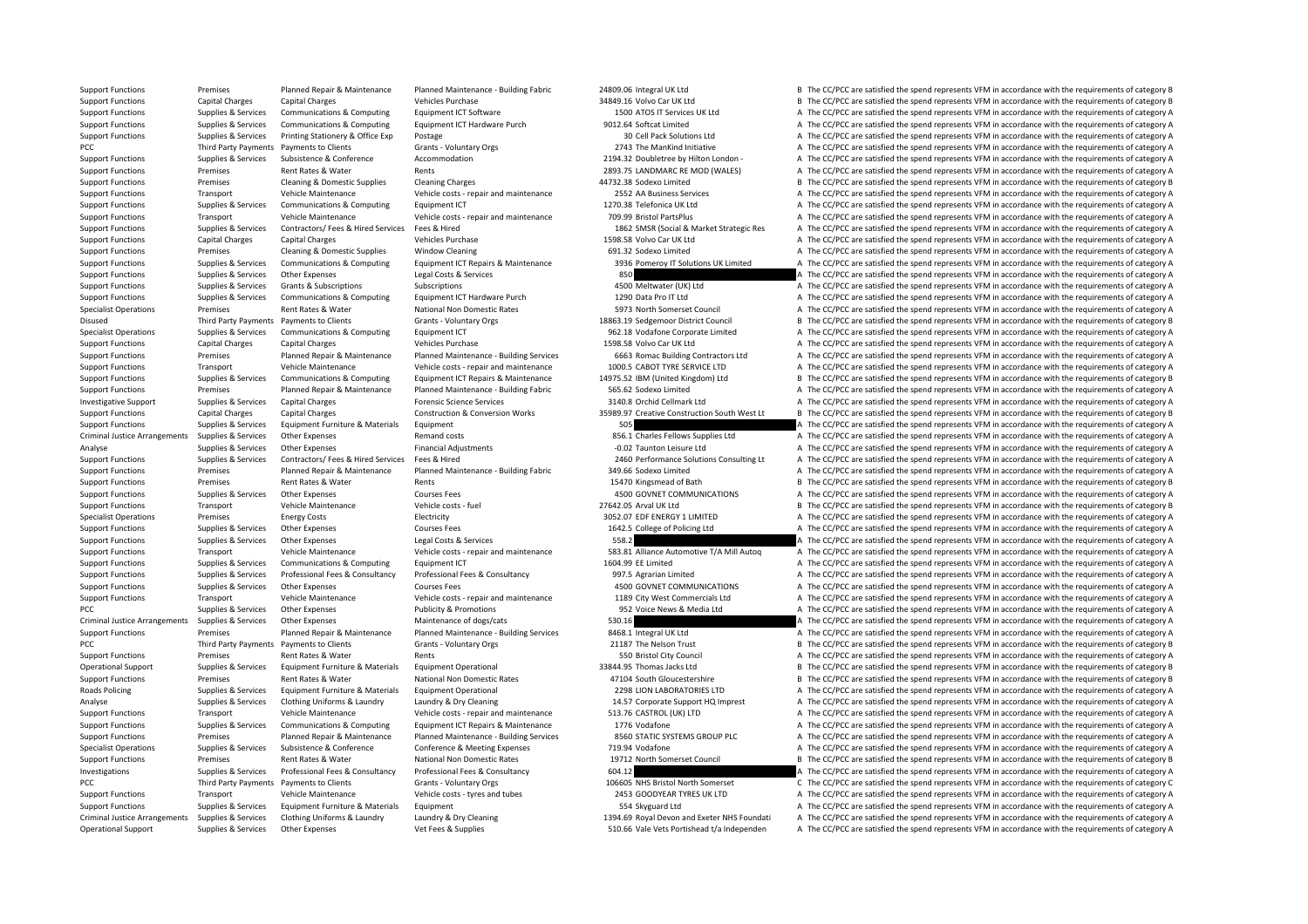Support Functions Supplies & Services Communications & Computing Equipment ICT Software 62424 Softcat Limited C The CC/PCC are satisfied the spend represents VFM in accordance with the requirements of category C Investigative Support Supplies & Services Communications & Computing Equipment ICT Software 11988.57 Open Text UK Ltd B The CC/PCC are satisfied the spend represents VFM in accordance with the requirements of category B Support Functions Premises Rent Rates Rent Rates National Non Domestic Rates 1185 Bath & North East Somerset A The CC/PCC are satisfied the spend represents VFM in accordance with the requirements of category A The CC/PCC Support Functions Premises Rent Rates & Water Rents Rents Rents and Rent Rates Rent Rates and the CC/PC are satisfied the spend represents VFM in accordance with the requirements of category B Support Functions Supplies & Services Professional Fees & Consultancy Professional Fees & Consultancy Professional Fees & Consultancy Professional Fees & Consultancy 1035 Vigtor Davis UK Ltd A The CC/PCC are satisfied the Support Functions Capital Charges Capital Charges ICT Equipment Purchase ICT Equipment Purchase 8736 Vodafone Corporate Limited A The CC/PCC are satisfied the spend represents VFM in accordance with the requirements of cat Support Functions Supplies & Services Equipment Furniture & Materials Equipment Antierials Equipment A The CC/PCC are satisfied the spend represents VFM in accordance with the requirements of category A The CC/PCC are sati Criminal Justice Arrangements Supplies & Services Medical Fees Doctors - call out fees 2007014 Call The Services Call out fees 258974.44 G4S Health Services (UK) Itd C. The CC/PCC are satisfied the spend represents VFM in Criminal Justice Arrangements Supplies & Services Other Expenses VIPER Managed Services 97966 P & CC for West Yorkshire C The CC/PCC are satisfied the spend represents VFM in accordance with the requirements of category C Support Functions Premises Planned Repair & Maintenance Planned Maintenance - Building Services -1934.48 Integral UK Ltd A The CC/PCC are satisfied the spend represents VFM in accordance with the requirements of category A Support Functions Premises Rent Rates & Water Water Charges/Sewerages 2066.6 Water2Business A The CC/PCC are satisfied the spend represents VFM in accordance with the requirements of category A Support Functions Premises Rent Rates & Water Water Charges/Sewerages 1039.91 Water2Business A The CC/PCC are satisfied the spend represents VFM in accordance with the requirements of category A Investigative Support Supplies & Services Capital Charges Forensic Science Services 6252.79 Key Forensic Services Ltd A The CC/PCC are satisfied the spend represents VFM in accordance with the requirements of category A Criminal Justice Arrangements Supplies & Services Other Expenses Remand costs Remand costs 877.5 First West of England Ltd A The CC/PCC are satisfied the spend represents VFM in accordance with the requirements of category Support Functions Supplies & Services Other Expenses Courses Fees Courses Fees 775 S&B Automotive Academy Ltd A The CC/PCC are satisfied the spend represents VFM in accordance with the requirements of category A Support Functions Premises Cleaning & Domestic Supplies Cleaning Charges 1835.47 Sodexo Limited A The CC/PCC are satisfied the spend represents VFM in accordance with the requirements of category A Supplies & Services Professional Fees & Consultancy Professional Fees & Consultancy Professional Fees & Consultancy Professional Fees & Consultancy 2387.83 White Young & Green (WYG) A The CC/PCC are satisfied the spend rep Support Functions Supplies & Services Communications & Computing Equipment ICT Hardware Purch 547 Data Pro IT Ltd A The CC/PCC are satisfied the spend represents VFM in accordance with the requirements of category A Support Functions Supplies & Services Contractors/ Fees & Hired Services Fees & Hired 2907.5 My Staff Shop Limited A The CC/PCC are satisfied the spend represents VFM in accordance with the requirements of category A Support Functions Premises Planned Repair & Maintenance Planned Maintenance - Building Services –12215.78 Integral UK Itd B The CC/PCC are satisfied the spend represents VFM in accordance with the requirements of category Support Functions Supplies & Services Capital Charges Forensic Science Services 2829.63 Orchid Cellmark Ltd A The CC/PCC are satisfied the spend represents VFM in accordance with the requirements of category A Support Functions Supplies & Services Other Expenses Legal Costs & Services 854.17 8654.17 A The CC/PCC are satisfied the spend represents VFM in accordance with the requirements of category A Specialist Operations Employees Police Pay & Allowances Police Sergeant - Pay, NI, & Pension 5344.53 PCC for Devon & Cornwall B The CC/PCC are satisfied the spend represents VFM in accordance with the requirements of categ Support Functions Supplies & Services Communications & Computing Equipment ICT Software 595 KOREC 595 KOREC A The CC/PCC are satisfied the spend represents VFM in accordance with the requirements of category A The CC/PCC a Support Functions Supplies & Services Equipment Furniture & Materials Equipment 704.5 2015 704.5 A The CC/PCC are satisfied the spend represents VFM in accordance with the requirements of category A Support Functions Premises Rent Rates & Water National Non Domestic Rates 911 Bristol City Council A The CC/PCC are satisfied the spend represents VFM in accordance with the requirements of category A Support Functions Premises Rent Rates & Water National Non Domestic Rates 22528 Bristol City Council B The CC/PCC are satisfied the spend represents VFM in accordance with the requirements of category B and the requirement Analyse Transport Vehicle Allowances Travel fares Travel fares and the CC/PCC are satisfied the spend represents VFM in accordance with the requirements of category A Support Functions Premises Rent Rates & Water Rents Rents Rents Rents 2666.66 BATH & NORTH EAST SOMERSET COUNCIL A The CC/PCC are satisfied the spend represents VFM in accordance with the requirements of category A Investigations Supplies & Services Other Expenses Courses Fees Courses Fees 756 Oxford University Press A The CC/PCC are satisfied the spend represents VFM in accordance with the requirements of category A Investigations Supplies & Services Contractors/ Fees & Hired Services Fees & Hired 3407.43 Moira Pook RI Itd A The CC/PCC are satisfied the spend represents VFM in accordance with the requirements of category A The CC/PCC Support Functions Premises Rent Rates & Water National Non Domestic Rates 836 South Gloucestershire A The CC/PCC are satisfied the spend represents VFM in accordance with the requirements of category A Criminal Justice Arrangements Employees Police Pay & Allowances Police Inspector -Pay, NI, & Pension 6257.87 PCC for Gloucestershire C. The CC/PCC are satisfied the spend represents VFM in accordance with the requirements Support Functions Premises Rent Rates & Water National Non Domestic Rates 2035 Somerset West and Taunton Council A The CC/PCC are satisfied the spend represents VFM in accordance with the requirements of category A Support Functions Transport Vehicle Maintenance Vehicle costs - repair and maintenance 583.54 SJ Cook & Sons Ltd A The CC/PCC are satisfied the spend represents VFM in accordance with the requirements of category A Supplies & Services Professional Fees & Consultancy Professional Fees & Consultancy Professional Fees & Consultancy Professional Fees & Consultancy Professional Fees & Consultancy Professional Fees & Consultancy Consultanc Support Functions Supplies & Services Equipment Furniture & Materials Equipment Support 575.4 Enigma Encoding Co. Ltd A The CC/PCC are satisfied the spend represents VFM in accordance with the requirements of category A Support Functions Transport Vehicle Maintenance Vehicle costs ‐ repair and maintenance 1150 MJ Fews Ltd A The CC/PCC are satisfied the spend represents VFM in accordance with the requirements of category A Specialist Operations Employees Police Pay & Allowances Police Superintendent - Pay, NJ, & Pension 8959.4 PCC for Devon & Cornwall B The CC/PCC are satisfied the spend represents VFM in accordance with the requirements of Criminal Justice Arrangements Supplies & Services Other Expenses Maintenance of dogs/cats Maintenance of dogs/cats 1559.66 A The CC/PCC are satisfied the spend represents VFM in accordance with the requirements of category Specialist Operations Supplies & Services Contractors/ Fees & Hired Services Fees & Hired Services Fees & Hired Services Fees & Hired Services Fees & Hired Services Fees & Hired Services Fees & Hired Services Services Fees Support Functions Supplies & Services Equipment Furniture & Materials Publications including books 983.5 Newsquest Media Group Ltd A The CC/PCC are satisfied the spend represents VFM in accordance with the requirements of Support Functions Capital Charges Capital Charges Other Plant & Equipment 4290.5 A The CC/PCC are satisfied the spend represents VFM in accordance with the requirements of category A Roads Policing Supplies & Services Printing Stationery & Office Exp Postage 4121.92 4121.92 A The CC/PCC are satisfied the spend represents VFM in accordance with the requirements of category A Specialist Operations Premises Planned Repair & Maintenance Premises Costs 1150 Romac Building Contractors Ltd A The CC/PCC are satisfied the spend represents VFM in accordance with the requirements of category A Superbuil Support Functions Premises Planned Repair & Maintenance Planned Maintenance - Building Services 11020 TEMPLESTOCK LIMITED B The CC/PCC are satisfied the spend represents VFM in accordance with the requirements of category Support Functions Premises Rent Rates Rent Rates National Non Domestic Rates 549 South Somerset District Council A The CC/PCC are satisfied the spend represents VFM in accordance with the requirements of category A PCC Third Party Payments Payments to Clients Grants - Voluntary Orgs 12053.25 The Green House B The CC/PCC are satisfied the spend represents VFM in accordance with the requirements of category B Support Functions Supplies & Services Other Expenses Legal Costs & Services 5261.2 Services Supplies and The CC/PCC are satisfied the spend represents VFM in accordance with the requirements of category A Specialist Operations Premises Planned Repair & Maintenance Premises Costs 62.44 Corporate Support HQ Imprest A The CC/PCC are satisfied the spend represents VFM in accordance with the requirements of category A Specialist Operations Employees Police Pay & Allowances Police PC - Pay, NI, & Pension 4862.98 PCC for Gloucestershire A The CC/PCC are satisfied the spend represents VFM in accordance with the requirements of category A Specialist Operations Supplies & Services Contractors/ Fees & Hired Services Fees & Hired Services Fees & Hired 2678 Cabinet Office B The CC/PCC are satisfied the spend represents VFM in accordance with the requirements of Support Functions Supplies & Services Equipment Furniture & Materials Equipment 1757.7 Heckler & Koch GB NSAF Limited A The CC/PCC are satisfied the spend represents VFM in accordance with the requirements of category A Support Functions Supplies & Services Professional Fees & Consultancy Professional Fees & Consultancy Professional Fees & Consultancy Professional Fees & Consultancy Professional Fees & Consultancy 1825 Xerox (UK) Ltd A Th Operational Support Supplies & Services Equipment Furniture & Materials Weapon Ancillaries 865.06 Brownells (UK) Ltd A The CC/PCC are satisfied the spend represents VFM in accordance with the requirements of category A Support Functions Capital Charges Capital Charges ICT Equipment Purchase 115451.6 Capita Secure Information Solutions C The CC/PCC are satisfied the spend represents VFM in accordance with the requirements of category C Roads Policing Premises Rent Rates & Water Rents Rents Rents Rents are a many partnership B The CC/PCC are satisfied the spend represents VFM in accordance with the requirements of category B Specialist Operations Employees Police Pay & Allowances Police Chief Inspector - Pay, NI, & Pension 7232.03 PCC for Gloucestershire C/PCC are satisfied the spend represents VFM in accordance with the requirements of catego Investigations Supplies & Services Communications & Computing Equipment ICT Software 560 560 A The CC/PCC are satisfied the spend represents VFM in accordance with the requirements of category A Support Functions Premises Cleaning & Domestic Supplies Cleaning Charges 15826.92 Sodexo Limited B The CC/PCC are satisfied the spend represents VFM in accordance with the requirements of category B Support Functions Transport Vehicle Maintenance Vehicle costs - tyres and tubes 948.18 GOODYEAR TYRES UK LTD A The CC/PCC are satisfied the spend represents VFM in accordance with the requirements of category A Specialist Operations Supplies & Services Communications & Computing Telephone Calls 906.92 Telefonica UK Limited A The CC/PCC are satisfied the spend represents VFM in accordance with the requirements of category A Support Functions Capital Charges Capital Charges ICT Equipment Purchase ICT Equipment Purchase 3000 Oleeo plc A The CC/PCC are satisfied the spend represents VFM in accordance with the requirements of category A Support Functions Premises Planned Repair & Maintenance Planned Maintenance - Building Services 850 SVE Services Limited A The CC/PCC are satisfied the spend represents VFM in accordance with the requirements of category A Support Functions Supplies & Services Medical Fees Drugs & Medical Requisites 1948.8 A The CC/PCC are satisfied the spend represents VFM in accordance with the requirements of category A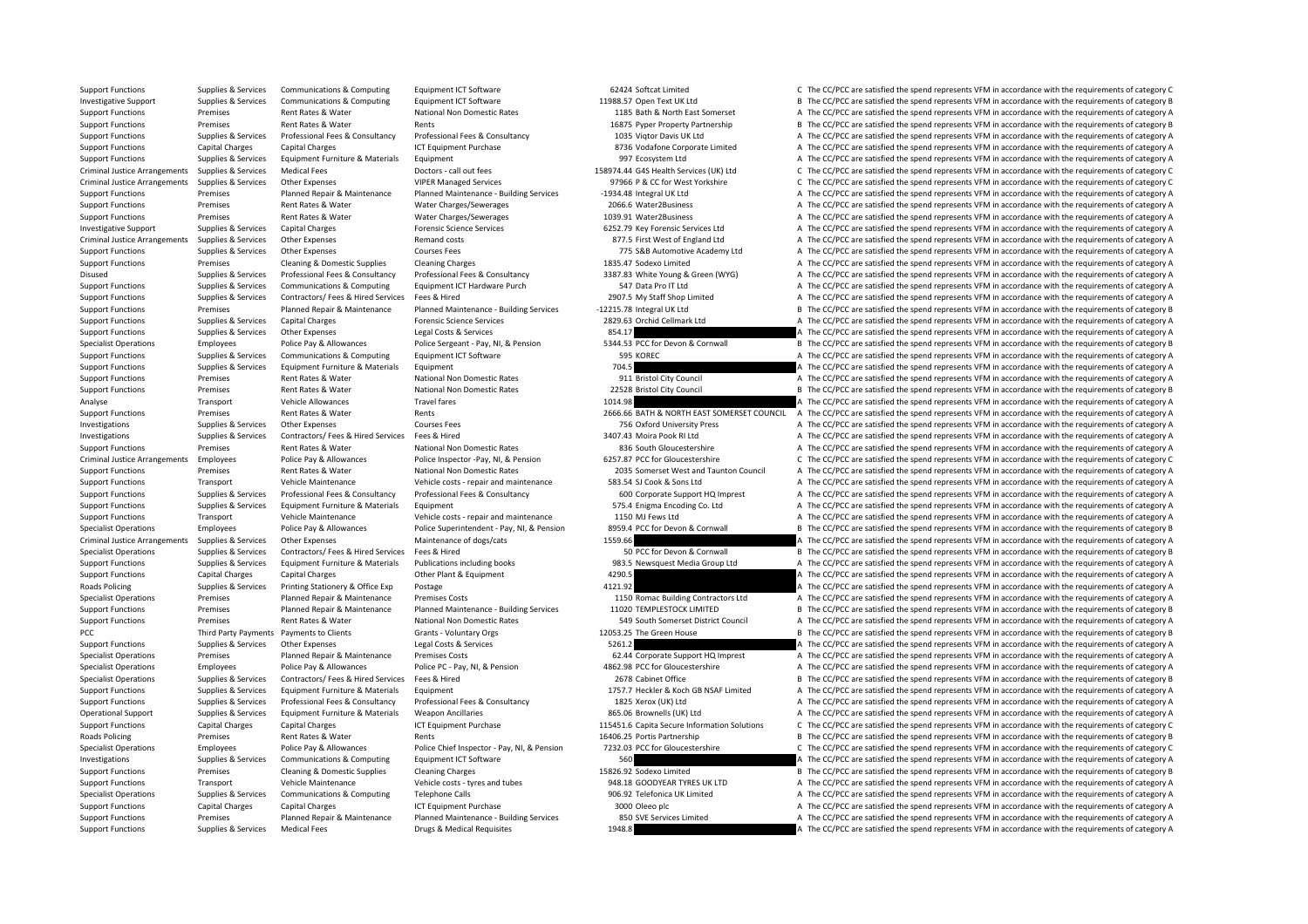Support Functions Transport Vehicle Maintenance Vehicle costs - repair and maintenance 8631.46 Clifford Thames Limited A The CC/PCC are satisfied the spend represents VFM in accordance with the requirements of category A Support Functions Capital Charges Capital Charges Vehicle Conversions Vehicle Conversions 2112.46 J & J Conversions Ltd A The CC/PCC are satisfied the spend represents VFM in accordance with the requirements of category A Support Functions Supplies & Services Communications & Computing Equipment ICT Software 49000 PHOENIX SOFTWARE LTD B The CC/PCC are satisfied the spend represents VFM in accordance with the requirements of category B Disused Third Party Payments Payments to Clients Grants Voluntary Orgs 3610 Our Way Our Say Youth and Community A The CC/PCC are satisfied the spend represents VFM in accordance with the requirements of category A Analyse Supplies & Services Equipment Furniture & Materials Equipment 1148 SELECTAMARK SECURITY SYSTEMS PLC A The CC/PCC are satisfied the spend represents VFM in accordance with the requirements of category A Support Functions Transport Vehicle Maintenance Vehicle costs ‐ repair and maintenance 949.8 GOODYEAR TYRES UK LTD A The CC/PCC are satisfied the spend represents VFM in accordance with the requirements of category A Support Functions Supplies & Services Other Expenses External Audit Fee 3609.5 GRANT THORNTON UK LLP A The CC/PCC are satisfied the spend represents VFM in accordance with the requirements of category A Support Functions Supplies & Services Professional Fees & Consultancy Professional Fees & Consultancy Professional Fees & Consultancy Professional Fees & Consultancy 253 Cabinet Office B The CC/PCC are satisfied the spend Support Functions Supplies & Services Other Expenses Legal Costs & Services 600 600 A The CC/PCC are satisfied the spend represents VFM in accordance with the requirements of category A Support Functions Supplies & Services Other Expenses Courses Fees 2486.5 College of Policing Ltd A The CC/PCC are satisfied the spend represents VFM in accordance with the requirements of category A Support Functions Premises Rent Rates & Water National Non Domestic Rates 939.44 MENDIP DISTRICT COUNCIL A The CC/PCC are satisfied the spend represents VFM in accordance with the requirements of category A Support Functions Supplies & Services Contractors/ Fees & Hired Services Fees & Hired 3083.33 My Staff Shop Limited A The CC/PCC are satisfied the spend represents VFM in accordance with the requirements of category A Support Functions Premises Planned Repair & Maintenance Fire Alarms 1524.9 STATIC SYSTEMS GROUP PLC A The CC/PCC are satisfied the spend represents VFM in accordance with the requirements of category A Support Functions Employees Police Staff Pay & Allowances Staffing Agency 1838.64 Hays Specialist Recruitment Ltd A The CC/PCC are satisfied the spend represents VFM in accordance with the requirements of category A Specialist Operations Supplies & Services Other Expenses Courses Fees Courses Fees 2874.04 College of Policing Ltd A The CC/PCC are satisfied the spend represents VFM in accordance with the requirements of category A Support Functions Premises Rent Rates & Water National Non Domestic Rates 873 North Somerset Council A The CC/PCC are satisfied the spend represents VFM in accordance with the requirements of category A Support Functions P Support Functions Premises Unplanned Repair & Maintenance Reactive Maintenance - Building Services 4183.11 Controlco Ltd A The CC/PCC are satisfied the spend represents VFM in accordance with the requirements of category A Support Functions Premises Energy Costs Electricity Electricity 2640.92 British Gas Business (Electricic) A The CC/PCC are satisfied the spend represents VFM in accordance with the requirements of category A Specialist Operations Premises Cleaning & Domestic Supplies Window Cleaning 1485.47 Sodexo Limited A The CC/PCC are satisfied the spend represents VFM in accordance with the requirements of category A Support Functions Premises Rent Rates & Water National Non Domestic Rates 1310 Bristol City Council A The CC/PCC are satisfied the spend represents VFM in accordance with the requirements of category A Support Functions Transport Vehicle Maintenance Vehicle costs - repair and maintenance 2329.89 Bristol PartsPlus A The CC/PCC are satisfied the spend represents VFM in accordance with the requirements of category A Support Functions Premises Rent Rates & Water National Non Domestic Rates 2096 Mendip District Council A The CC/PCC are satisfied the spend represents VFM in accordance with the requirements of category A Support Functions Supplies & Services Communications & Computing Equipment ICT Consumables 2065.95 PJ & RHS LTD A The CC/PCC are satisfied the spend represents VFM in accordance with the requirements of category A Support Functions Premises Rent Rates & Water National Non Domestic Rates 3866 Bristol City Council A The CC/PCC are satisfied the spend represents VFM in accordance with the requirements of category A PCC Third Party Payments Payments to Clients Grants - Voluntary Orgs 18907 Trauma Breakthrough B The CC/PCC are satisfied the spend represents VFM in accordance with the requirements of category B Support Employees Indirect Employee Expenses Transfer Values 18277.98 Equiniti 18277.98 Equiniti B The CC/PCC are satisfied the spend represents VFM in accordance with the requirements of category B Support Functions Supplies & Services Other Expenses Legal Costs & Services 2769 2769 A The CC/PCC are satisfied the spend represents VFM in accordance with the requirements of category A Criminal Justice Arrangements Supplies & Services Printing Stationery & Office Exp Reprographics exp Reprographics 1.36 PCC for Gloucestershire Criminal Justice Arrangements VFM in accordance with the requirements of categ Support Functions Capital Charges Capital Charges Vehicles Purchase Vehicles Purchase 34849.16 Volvo Car UK Ltd B The CC/PCC are satisfied the spend represents VFM in accordance with the requirements of category B Specialist Operations Capital Financing Capital Financing and Reserves Direct Revenue Funding SOOOD CM Logistics C The CC/PCC are satisfied the spend represents VFM in accordance with the requirements of category C Support Functions Premises Rent Rates & Water Water Charges/Sewerages A S27.8 Water2Business A The CC/PCC are satisfied the spend represents VFM in accordance with the requirements of category A Support Functions Transport Vehicle Maintenance Vehicle costs - fuel 62.84 Corporate Support HQ Imprest A The CC/PCC are satisfied the spend represents VFM in accordance with the requirements of category A Support Functions Supplies & Services Other Expenses Courses Fees Courses Fees 1692.5 College of Policing Ltd A The CC/PCC are satisfied the spend represents VFM in accordance with the requirements of category A Support Functions Premises Rent Rates & Water Landlords Service Charge 969.47 FMS Ltd - Cabot Park Service Charge A The CC/PCC are satisfied the spend represents VFM in accordance with the requirements of category A Investigative Support Supplies & Services Medical Fees Pathologists reports Pathologists reports 8112 Dr R J Delaney A The CC/PCC are satisfied the spend represents VFM in accordance with the requirements of category A Support Functions Capital Charges Capital Charges Vehicles Purchase 1558.58 Volvo Car UK Ltd A The CC/PCC are satisfied the spend represents VFM in accordance with the requirements of category A Support Functions Supplies & Services Contractors/ Fees & Hired Services Fees & Hired 3232.5 College of Policing Ltd A The CC/PCC are satisfied the spend represents VFM in accordance with the requirements of category A Support Functions Premises Premises Rent Rates & Water Premises Leases 868915.74 Blue Light Partnership C The CC/PCC are satisfied the spend represents VFM in accordance with the requirements of category C Support Functions Supplies & Services Equipment Furniture & Materials Equipment Burniture & Materials Equipment Support 884.38 CPC A The CC/PCC are satisfied the spend represents VFM in accordance with the requirements of Investigative Support Supplies & Services Capital Charges Forensic Science Services Provensic Science Services 2393.95 Orchid Cellmark Ltd A The CC/PCC are satisfied the spend represents VFM in accordance with the requirem Criminal Justice Arrangements Supplies & Services Clothing Uniforms & Laundry Laundry Bury Cleaning Supplies and Devon and Exeter NHS Foundati A The CC/PCC are satisfied the spend represents VFM in accordance with the requ Support Functions Supplies & Services Contractors/ Fees & Hired Services Fees & Hired 3083.33 My Staff Shop Limited A The CC/PCC are satisfied the spend represents VFM in accordance with the requirements of category A Specialist Operations Employees Police Overtime Police PC • OT & RD 1956.04 PCC for Wiltshire A The CC/PCC are satisfied the spend represents VFM in accordance with the requirements of category A Specialist Operations Premises Rent Rates & Water National Non Domestic Rates 11725 South Gloucestershire B The CC/PCC are satisfied the spend represents VFM in accordance with the requirements of category B Support Functions Supplies & Services Communications & Computing Equipment ICT Consumables 597 Bechtle Direct Ltd A The CC/PCC are satisfied the spend represents VFM in accordance with the requirements of category A Support Functions Transport Vehicle Maintenance Vehicle costs - repair and maintenance 4336.68 CASTROL (UK) LTD A The CC/PCC are satisfied the spend represents VFM in accordance with the requirements of category A Support Functions Supplies & Services Communications & Computing Equipment ICT Software 8312.52 PHOENIX SOFTWARE LTD A The CC/PCC are satisfied the spend represents VFM in accordance with the requirements of category A Support Functions Supplies & Services Communications & Computing Faultoment ICT 16424.42 Telefonica UK Limited B The CC/PCC are satisfied the spend represents VFM in accordance with the requirements of category B Support Functions Supplies & Services Communications & Computing Equipment ICT Hardware Purch 1278 Data Pro IT Ltd A The CC/PCC are satisfied the spend represents VFM in accordance with the requirements of category A Support Functions Transport Vehicle Maintenance Vehicle costs ‐ repair and maintenance 1024.58 SJ Cook & Sons Ltd A The CC/PCC are satisfied the spend represents VFM in accordance with the requirements of category A Criminal Justice Arrangements Supplies & Services Other Expenses Remand costs Remand costs Remand costs 719.5 WA Products (UK) Ltd t/a SceneSafe A The CC/PCC are satisfied the spend represents VFM in accordance with the re Support Functions Supplies & Services Equipment Furniture & Materials Equipment America Equipment 4785 A The CC/PCC are satisfied the spend represents VFM in accordance with the requirements of category A Support Functions Premises Rent Rates & Water National Non Domestic Rates 1123 Mendip District Council A The CC/PCC are satisfied the spend represents VFM in accordance with the requirements of category A Support Functions Transport Vehicle Maintenance Vehicle costs - fuel 32.49 PCC for Gloucestershire C/PCC are satisfied the spend represents VFM in accordance with the requirements of category C Support Functions Premises Rent Rates & Water National Non Domestic Rates 1509 Sedgemoor District Council A The CC/PCC are satisfied the spend represents VFM in accordance with the requirements of category A Support Functions Capital Charges Capital Charges Other Plant & Equipment 2012.5 Level Peaks Associates Limited A The CC/PCC are satisfied the spend represents VFM in accordance with the requirements of category A Support Functions Transport Vehicle Allowances Travel fares Travel fares and the CC/PCC are satisfied the spend represents VFM in accordance with the requirements of category A Support Functions Premises Planned Repair & Maintenance Planned Maintenance - Building Fabric 24809.06 Integral UK Ltd B The CC/PCC are satisfied the spend represents VFM in accordance with the requirements of category B Investigative Support Supplies & Services Medical Fees Pathologists reports Pathologists reports Supports 5408 Dr R J Delaney A The CC/PCC are satisfied the spend represents VFM in accordance with the requirements of categ Support Functions Transport Vehicle Maintenance Vehicle costs - repair and maintenance 633.71 Brakes Motor Company A The CC/PCC are satisfied the spend represents VFM in accordance with the requirements of category A Specialist Operations Premises Energy Costs Electricity Electricity and the Support of the Support of the Support of the Support of the Support of the Support of the Support of the Support of the Support of the Support of Support Functions Premises Planned Repair & Maintenance Planned Maintenance - Building Fabric 1095 G & L Consultancy Ltd A The CC/PCC are satisfied the spend represents VFM in accordance with the requirements of category A Support Functions Capital Charges Capital Charges Other Plant & Equipment 15932.5 Octane Holding Group Ltd B The CC/PCC are satisfied the spend represents VFM in accordance with the requirements of category B Roads Policing Supplies & Services Printing Stationery & Office Exp Postage 18 CIRRUS RESEARCH PLC A The CC/PCC are satisfied the spend represents VFM in accordance with the requirements of category A Support Functions Premises Rent Rates & Water Rents Rents Rents Rents A The CC/PCC are satisfied the spend represents VFM in accordance with the requirements of category A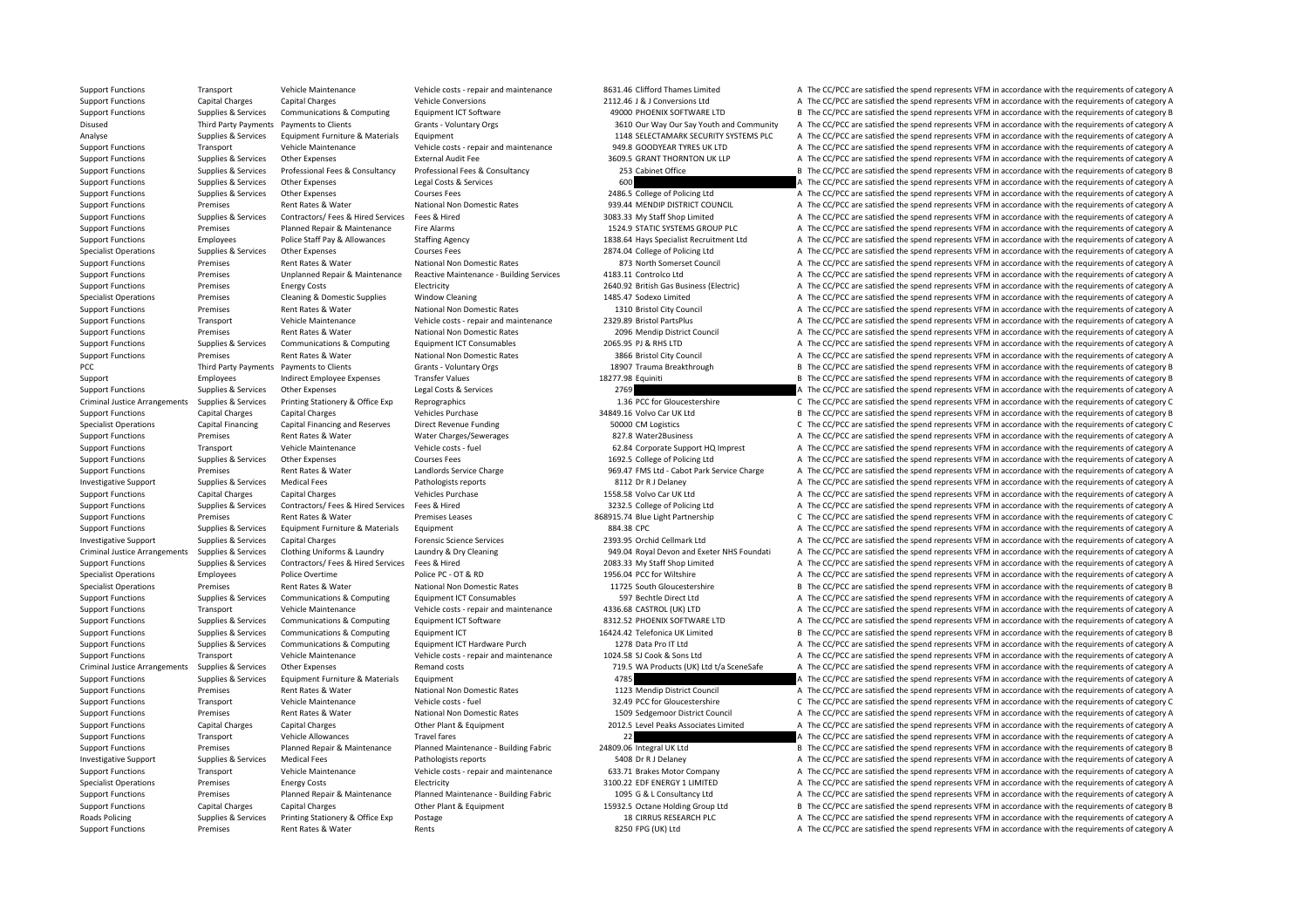Support Functions Premises Rent Rates & Water Rents Rents Rents Rents 14973.96 NATIONAL CAR PARKS LTD B The CC/PCC are satisfied the spend represents VFM in accordance with the requirements of category B Support Functions Supplies & Services Communications & Computing Equipment ICT Repairs & Maintenance 4547.85 Tangible Benefit Limited A The CC/PCC are satisfied the spend represents VFM in accordance with the requirements Support Functions Supplies & Services Communications & Computing Faultoment ICT 9659.3 Vodafone A The CC/PCC are satisfied the spend represents VFM in accordance with the requirements of category A Investigations Supplies Services Supplies Services Court Application Fees 1356 HM Courts & Tribunal Service A The CC/PCC are satisfied the spend represents VFM in accordance with the requirements of category A The CC/PCC a Support Functions Premises Rent Rates & Water Water Charges/Sewerages 1568.2 Water2Business A The CC/PCC are satisfied the spend represents VFM in accordance with the requirements of category A Support Functions Supplies & Services Printing Stationery & Office Exp Reprographics exp Reprographics 1.18 PCC for Gloucestershire C/PCC are satisfied the spend represents VFM in accordance with the requirements of catego Support Functions Transport Vehicle Maintenance Vehicle costs - repair and maintenance 830.48 CABOT TYRE SERVICE LTD A The CC/PCC are satisfied the spend represents VFM in accordance with the requirements of category A Support Functions Supplies & Services Other Expenses Legal Fees 3rd Party 5000 5000 A The CC/PCC are satisfied the spend represents VFM in accordance with the requirements of category A Support Functions Supplies & Services Equipment Furniture & Materials Equipment Support Equipment Support Function Electronics Ltd T/A - B&S Gro A The CC/PCC are satisfied the spend represents VFM in accordance with the re Support Functions Transport Vehicle Maintenance Vehicle costs - repair and maintenance 552.16 ECCO Safety Group UK Limited A The CC/PCC are satisfied the spend represents VFM in accordance with the requirements of category Specialist Operations Supplies & Services Capital Charges Forensic Science Services 1019.16 Key Forensic Services Ltd A The CC/PCC are satisfied the spend represents VFM in accordance with the requirements of category A Support Functions Capital Charges Capital Charges Vehicles Purchase Vehicles Purchase 21624.63 Ford Motor Company Limited B The CC/PCC are satisfied the spend represents VFM in accordance with the requirements of category Support Functions Supplies & Services Other Expenses Courses Fees Courses Fees 595 Baronmead International Ltd A The CC/PCC are satisfied the spend represents VFM in accordance with the requirements of category A Disused Third Party Payments Payments to Clients Grants - Voluntary Orgs 24976.5 St Giles Trust B The CC/PCC are satisfied the spend represents VFM in accordance with the requirements of category B Support Functions Supplies & Services Equipment Furniture & Materials Equipment Sequipment Support Functions Sequipment Sequipment Sequipments of category A The CC/PCC are satisfied the spend represents VFM in accordance w PCC Third Party Payments Payments to Clients Grants - Voluntary Orgs 34296 Next Link B The CC/PCC are satisfied the spend represents VFM in accordance with the requirements of category B Support Functions Premises Rent Rates & Water Rents Rents Rents Rents 3057.5 BATH & NORTH EAST SOMERSET COUNCIL A The CC/PCC are satisfied the spend represents VFM in accordance with the requirements of category A Specialist Operations Employees Police Pay & Allowances Police PC - Pay, OT, NI, & Pension 27726.33 PCC for Gloucestershire C The CC/PCC are satisfied the spend represents VFM in accordance with the requirements of categor Support Functions Supplies & Services Communications & Computing Equipment ICT Consumables 1896.9 Axess International Ltd A The CC/PCC are satisfied the spend represents VFM in accordance with the requirements of category Support Functions Capital Charges Capital Charges Vehicles Purchase 15412.62 BMW (UK) Ltd B The CC/PCC are satisfied the spend represents VFM in accordance with the requirements of category B Specialist Operations Transport Vehicle Maintenance Vehicle costs - commissioning 2463.58 Van Racking Solutions Ltd A The CC/PCC are satisfied the spend represents VFM in accordance with the requirements of category A Support Functions Transport Vehicle Maintenance Vehicle costs - repair and maintenance 5250.54 SJ Cook & Sons Ltd A The CC/PCC are satisfied the spend represents VFM in accordance with the requirements of category A Support Functions Transport Vehicle Maintenance Vehicle costs - repair and maintenance 217.92 PCC for Devon & Cornwall A The CC/PCC are satisfied the spend represents VFM in accordance with the requirements of category A Local Policing Supplies & Services Other Expenses Publicity & Promotions Publicity & Promotions 4200 Global Outdoor Media Limited A The CC/PCC are satisfied the spend represents VFM in accordance with the requirements of c Support Functions Transport Vehicle Maintenance Vehicle costs ‐ repair and maintenance 1089 GOODYEAR TYRES UK LTD A The CC/PCC are satisfied the spend represents VFM in accordance with the requirements of category A Support Functions Premises Rent Rates & Water National Non Domestic Rates 1534 South Gloucestershire A The CC/PCC are satisfied the spend represents VFM in accordance with the requirements of category A Support Functions Capital Charges Capital Charges Vehicles Purchase Vehicles Purchase 15412.62 BMW (UK) Ltd B The CC/PCC are satisfied the spend represents VFM in accordance with the requirements of category B Support Functions Premises Rent Rates & Water National Non Domestic Rates 711 Mendip District Council A The CC/PCC are satisfied the spend represents VFM in accordance with the requirements of category A Roads Policing Supplies & Services Printing Stationery & Office Exp Postage 6394.58 A The CC/PCC are satisfied the spend represents VFM in accordance with the requirements of category A Support Functions Transport Vehicle Maintenance Vehicle costs - tyres and tubes 558 GOODYEAR TYRES UK LTD A The CC/PCC are satisfied the spend represents VFM in accordance with the requirements of category A Support Functions Capital Charges Capital Charges Construction & Conversion Fees 3540 Ridge & Partners LLP A The CC/PCC are satisfied the spend represents VFM in accordance with the requirements of category A The CC/PCC ar Support Functions Premises Planned Repair & Maintenance Grounds Maintenance 900 900 A The CC/PCC are satisfied the spend represents VFM in accordance with the requirements of category A Support Functions Premises Rent Rates & Water Rents Rents Rents Rents A The CC/PCC are satisfied the spend represents VFM in accordance with the requirements of category A Support Functions Transport Vehicle Maintenance Vehicle costs - repair and maintenance 4226.7 SJ Cook & Sons Ltd A The CC/PCC are satisfied the spend represents VFM in accordance with the requirements of category A Specialist Operations Supplies & Services Communications & Computing Equipment ICT 1375 Vodafone Corporate Limited A The CC/PCC are satisfied the spend represents VFM in accordance with the requirements of category A Specialist Operations Transport Vehicle Allowances Travel fares Travel fares 17.83 Corporate Support HQ Imprest A The CC/PCC are satisfied the spend represents VFM in accordance with the requirements of category A Analyse Employees Indirect Employee Expenses Long Service Awards 438.67 Corporate Support HQ Imprest A The CC/PCC are satisfied the spend represents VFM in accordance with the requirements of category A Criminal Justice Arrangements Supplies & Services Clothing Uniforms & Laundry Laundry Bury Cleaning May Devon and Exeter NHS Foundati A The CC/PCC are satisfied the spend represents VFM in accordance with the requirements PCC Third Party Payments Payments to Clients Grants - Voluntary Orgs 9707 The YOU Trust A The CC/PCC are satisfied the spend represents VFM in accordance with the requirements of category A Supplies & Services Professional Fees & Consultancy Professional Fees & Consultancy Professional Fees & Consultancy Professional Fees & Consultancy Professional Fees & Consultancy Professional Fees & Consultancy 11886 Cabi Roads Policing Supplies & Services Equipment Furniture & Materials Equipment 408 LION LABORATORIES LTD A The CC/PCC are satisfied the spend represents VFM in accordance with the requirements of category A Support Functions Supplies & Services Communications & Computing Equipment ICT Consumables 2845 Tangible Benefit Limited A The CC/PCC are satisfied the spend represents VFM in accordance with the requirements of category A Specialist Operations Supplies & Services Printing Stationery & Office Exp Postage 6.7 Corporate Support HQ Imprest A The CC/PCC are satisfied the spend represents VFM in accordance with the requirements of category A Specialist Operations Supplies & Services Subsistence Subsistence Subsistence Subsistence Subsistence Subsistence Subsistence Subsistence Subsistence Subsistence Subsistence Subsistence 71.04 PCC for Wiltshire A The CC/PCC Supplies & Services Clothing Uniforms & Laundry Clothing & Uniforms - non-stock 1384.88 Outfit International A/S All The CC/PCC are satisfied the spend represents VFM in accordance with the requirements of category A Support Functions Premises Rent Rates & Water National Non Domestic Rates 636 South Somerset District Council A The CC/PCC are satisfied the spend represents VFM in accordance with the requirements of category A Disused Premises Cleaning & Domestic Supplies Cleaning Charges 712.52 Sodexo Limited B The CC/PCC are satisfied the spend represents VFM in accordance with the requirements of category B Support Functions Transport Vehicle Maintenance Vehicle costs - repair and maintenance 508.48 City West Commercials Ltd A The CC/PCC are satisfied the spend represents VFM in accordance with the requirements of category A Support Functions Supplies & Services Other Expenses Courses Fees Courses Fees 1595 IPP Education Limited A The CC/PCC are satisfied the spend represents VFM in accordance with the requirements of category A Support Functions Capital Charges Capital Charges Vehicles Purchase Vehicles Purchase 13195.64 BMW (UK) Ltd B The CC/PCC are satisfied the spend represents VFM in accordance with the requirements of category B Operational Support Supplies & Services Professional Fees & Consultancy Professional Fees & Consultancy Professional Fees & Consultancy Professional Fees & Consultancy Professional Fees & Consultancy Professional Fees & Co Support Functions Supplies & Services Communications & Computing Equipment ICT 3692.25 Vodafone 3692.25 Vodafone A The CC/PCC are satisfied the spend represents VFM in accordance with the requirements of category A Support Functions Transport Vehicle Maintenance Vehicle costs - tyres and tubes 3705.29 GOODYEAR TYRES UK LTD A The CC/PCC are satisfied the spend represents VFM in accordance with the requirements of category A Analyse Supplies & Services Equipment Furniture & Materials Equipment Sequipment 998 SELECTAMARK SECURITY SYSTEMS PLC A The CC/PCC are satisfied the spend represents VFM in accordance with the requirements of category A Investigations Supplies & Services Communications & Computing Equipment ICT Hardware Purch 1845 Data Pro IT Ltd A The CC/PCC are satisfied the spend represents VFM in accordance with the requirements of category A Support Functions Transport Vehicle Maintenance Vehicle costs ‐ repair and maintenance 2669.39 SJ Cook & Sons Ltd A The CC/PCC are satisfied the spend represents VFM in accordance with the requirements of category A Investigative Support Supplies & Services Capital Charges Forensic Science Services 2890.6 Key Forensic Services Ltd A The CC/PCC are satisfied the spend represents VFM in accordance with the requirements of category A Specialist Operations Premises Rent Rates & Water Rents Rents Rents Rents And the Specialist Operations Properties B The CC/PCC are satisfied the spend represents VFM in accordance with the requirements of category B Support Functions Transport Vehicle Maintenance Vehicle costs - repair and maintenance 1422.48 CASTROL (UK) LTD A The CC/PCC are satisfied the spend represents VFM in accordance with the requirements of category A Local Policing Premises Cleaning & Domestic Supplies Cleaning Charges Cleaning Charges 869 Sodexo Limited A The CC/PCC are satisfied the spend represents VFM in accordance with the requirements of category A The CC/PCC are Support Functions Premises Rent Rates & Water National Non Domestic Rates 2816 North Somerset Council A The CC/PCC are satisfied the spend represents VFM in accordance with the requirements of category A Support Functions Transport Vehicle Maintenance Vehicle costs - repair and maintenance 1701.25 Press Commercial Bodyworks A The CC/PCC are satisfied the spend represents VFM in accordance with the requirements of category Support Functions Transport Vehicle Maintenance Vehicle costs ‐ repair and maintenance 2281.55 Avon Fire & Rescue A The CC/PCC are satisfied the spend represents VFM in accordance with the requirements of category A Roads Policing Premises Rent Rates & Water National Non Domestic Rates 3174 North Somerset Council A The CC/PCC are satisfied the spend represents VFM in accordance with the requirements of category A Specialist Operations Supplies & Services Communications & Computing Equipment ICT Repairs & Maintenance 2500 2500 A The CC/PCC are satisfied the spend represents VFM in accordance with the requirements of category A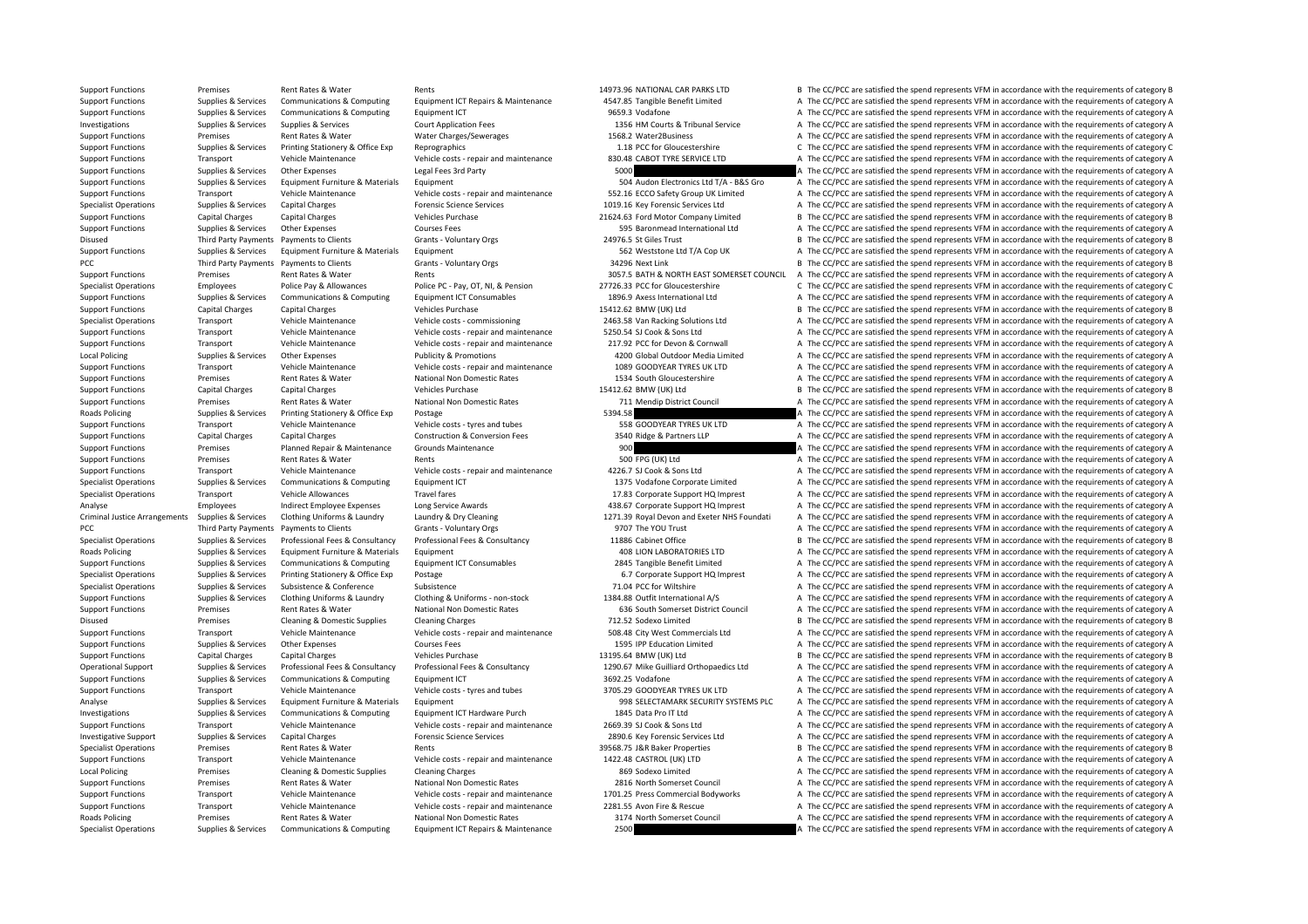Specialist Operations Premises Rent Rates & Water National Non Domestic Rates 2083 North Somerset Council A The CC/PCC are satisfied the spend represents VFM in accordance with the requirements of category A

Investigative Support Supplies & Services Other Expenses Courses Fees Courses Fees 10516.5 College of Policing Ltd B The CC/PCC are satisfied the spend represents VFM in accordance with the requirements of category B Support Functions Capital Charges Capital Charges Vehicles Purchase 20207.5 Volvo Car UK Ltd B The CC/PCC are satisfied the spend represents VFM in accordance with the requirements of category B Support Functions Third Party Payments Other Incid Authorities or Forces Contributions to Other Forces 1326 PCC for Cumbria and The CC/PCC are satisfied the spend represents VEM in accordance with the requirements of categ Support Functions Premises Planned Repair & Maintenance Planned Maintenance - Building Fabric 24809.06 Integral UK Ltd B The CC/PCC are satisfied the spend represents VFM in accordance with the requirements of category B Support Functions Supplies & Services Other Expenses Legal Costs & Services 255 255 A The CC/PCC are satisfied the spend represents VFM in accordance with the requirements of category A Operational Support Supplies & Services Equipment Furniture & Materials Equipment 1430 Prometheus Medical Technologies Ltd A The CC/PCC are satisfied the spend represents VFM in accordance with the requirements of category Support Functions Supplies & Services Contractors/ Fees & Hired Services Fees & Hired 1968.96 My Staff Shop Limited A The CC/PCC are satisfied the spend represents VFM in accordance with the requirements of category A Support Functions Premises Energy Costs Electricity Electricity 2852.47 EDF ENERGY 1 LIMITED A The CC/PCC are satisfied the spend represents VFM in accordance with the requirements of category A Supplies & Services Contractors/ Fees & Hired Services Fees & Hired Mired Mired Mired Mired Mired Mired Mired Mired Mired Mired Mired Mired Mired Mired Mired Mired Mired Mired Mired Mired Mired Mired Mired Mired Mired Mire Disused Premises Rent Rates & Water Landlords Service Charge 2712.5 Hambridge Ltd A The CC/PCC are satisfied the spend represents VFM in accordance with the requirements of category A Support Functions Capital Charges Capital Charges Vehicles Purchase Vehicles Purchase 1598.58 Volvo Car UK Ltd A The CC/PCC are satisfied the spend represents VFM in accordance with the requirements of category A Support Functions Supplies & Services Equipment Furniture & Materials Equipment 1030 1030 A The CC/PCC are satisfied the spend represents VFM in accordance with the requirements of category A Analyse Employees Police Staff Pay & Allowances Staffing Agency 6098.18 Matrix SCM Ltd A The CC/PCC are satisfied the spend represents VFM in accordance with the requirements of category A Analyse Transport Vehicle Allowances Travel fares Travel fares 5033.66 A The CC/PCC are satisfied the spend represents VFM in accordance with the requirements of category A Support Functions Premises Premises Energy Costs Electricity Electricity Electricity 2566.81 British Gas Business (Electricity A The CC/PCC are satisfied the spend represents VFM in accordance with the requirements of cate Support Functions Supplies & Services Printing Stationery & Office Exp Postage 1079.61 Quadient UK Limited A The CC/PCC are satisfied the spend represents VFM in accordance with the requirements of category A Specialist Operations Supplies & Services Contractors/ Fees & Hired Services Fees & Hired Services Fees & Hired 50 PCC for Dorset A The CC/PCC are satisfied the spend represents VFM in accordance with the requirements of c Support Functions Supplies & Services Catering Catering Catering Catering Catering Catering Catering Catering Catering 1898.69 Sodexo Limited A The CC/PCC are satisfied the spend represents VFM in accordance with the requi Specialist Operations Employees Police Pay & Allowances Police Chief Inspector - Pay, NL & HA 7529.86 PCC for Gloucestershire A The CC/PCC are satisfied the spend represents VEM in accordance with the requirements of categ Support Functions Supplies & Services Communications & Computing Telephone Calls 5557.5 BRITISH TELECOMMUNICATIONS PLC A The CC/PCC are satisfied the spend represents VFM in accordance with the requirements of category A Support Functions Premises Rent Rates & Water Rents Rents Rents Rents A The CC/PCC are satisfied A The CC/PCC are satisfied the spend represents VFM in accordance with the requirements of category A Support Functions Premises Rent Rates & Water National Non Domestic Rates 7219 Bristol City Council A The CC/PCC are satisfied the spend represents VFM in accordance with the requirements of category A Support Functions Supplies & Services Capital Charges Forensic Science Services **Forensic Science Services** 861.9 Abbott Toxicology Ltd A The CC/PCC are satisfied the spend represents VFM in accordance with the requirement Support Functions Transport Vehicle Maintenance Vehicle costs ‐ repair and maintenance 2231.59 Carco Group Ltd A The CC/PCC are satisfied the spend represents VFM in accordance with the requirements of category A Support Functions Transport Vehicle Maintenance Vehicle costs ‐ repair and maintenance 942.63 BMW (UK) Ltd A The CC/PCC are satisfied the spend represents VFM in accordance with the requirements of category A Analyse Supplies & Services Equipment Furniture & Materials Equipment 1403 SELECTAMARK SECURITY SYSTEMS PLC A The CC/PCC are satisfied the spend represents VFM in accordance with the requirements of category A PCC Third Party Payments Payments to Clients Grants - Voluntary Orgs 38021.8 Next Link B The CC/PCC are satisfied the spend represents VFM in accordance with the requirements of category B Operational Support Supplies & Services Other Expenses Dogs ‐ Equipment Dogs ‐ Equipment 583.84 Julius‐K9 UK Ltd A The CC/PCC are satisfied the spend represents VFM in accordance with the requirements of category A Specialist Operations Supplies & Services Professional Fees & Consultancy Professional Fees & Consultancy Professional Fees & Consultancy Professional Fees & Consultancy Professional Fees & Consultancy Professional Fees & Support Functions Transport Vehicle Maintenance Vehicle costs - repair and maintenance – 1045.64 BMW (UK) Ltd A The CC/PCC are satisfied the spend represents VFM in accordance with the requirements of category A Analyse Transport Vehicle Allowances Travel fares Travel fares 1247.99 A The CC/PCC are satisfied the spend represents VFM in accordance with the requirements of category A Support Functions Supplies & Services Other Expenses Courses Fees Courses Fees 3300 Mental Health First Aid England A The CC/PCC are satisfied the spend represents VFM in accordance with the requirements of category A Support Functions Premises Rent Rates & Water National Non Domestic Rates 1472 Somerset West and Taunton Council A The CC/PCC are satisfied the spend represents VFM in accordance with the requirements of category A Support Functions Supplies & Services Other Expenses Legal Costs & Services 1000 1000 A The CC/PCC are satisfied the spend represents VFM in accordance with the requirements of category A Support Functions Premises Energy Costs Flectricity Electricity and Electricity 619.09 British Gas Business (Electricity A The CC/PCC are satisfied the spend represents VFM in accordance with the requirements of category A Support Functions Supplies & Services Contractors/ Fees & Hired Services Fees & Hired Medical Medical Case of the CONTER SUPPORT A Health Shield A The CC/PCC are satisfied the spend represents VFM in accordance with the re Criminal Justice Arrangements Transport Christel Maintenance Vehicle Maintenance Vehicle Maintenance Vehicle costs - repair and maintenance 17.12 PCC for Devon & Cornwall A The CC/PCC are satisfied the spend represents VFM Support Functions Supplies & Services Equipment Furniture & Materials Equipment 762.49 762.49 A The CC/PCC are satisfied the spend represents VFM in accordance with the requirements of category A Support Functions Supplies & Services Other Expenses Legal Costs & Services 1495 A The CC/PCC are satisfied the spend represents VFM in accordance with the requirements of category A Support Functions Supplies & Services Other Expenses Legal Costs & Services 4416.67 A The CC/PCC are satisfied the spend represents VFM in accordance with the requirements of category A Support Functions Supplies & Services Other Expenses Legal Costs & Services 3229.17 3 3229.17 A The CC/PCC are satisfied the spend represents VFM in accordance with the requirements of category A Support Functions Supplies & Services Printing Stationery & Office Exp Postage 11 Corporate Support HQ Imprest A The CC/PCC are satisfied the spend represents VFM in accordance with the requirements of category A Support Functions Premises Rent Rates & Water Water Charges/Sewerages 674.29 Water2Business A The CC/PCC are satisfied the spend represents VFM in accordance with the requirements of category A Support Functions Premises Premises Premises Support General Waste Costs 676.46 SUEZ Recycling and Recovery UK Ltd A The CC/PCC are satisfied the spend represents VFM in accordance with the requirements of category A Support Functions Supplies & Services Other Expenses Courses Fees 6465 College of Policing Ltd A The CC/PCC are satisfied the spend represents VFM in accordance with the requirements of category A Support Functions Transport Vehicle Maintenance Vehicle costs - repair and maintenance 968.4 CABOT TYRE SERVICE LTD A The CC/PCC are satisfied the spend represents VFM in accordance with the requirements of category A Support Functions Capital Charges Capital Charges Construction & Conversion Works 49860.6 Abbeymill Homes Ltd B The CC/PCC are satisfied the spend represents VFM in accordance with the requirements of category B Support Functions Supplies & Services Subsistence & Conference Hospitality Hospitality 2459.63 Sodexo Limited A The CC/PCC are satisfied the spend represents VFM in accordance with the requirements of category A Specialist Operations Employees Police Pay & Allowances Standby Payments Standby Payments 7.67 PCC for Devon & Cornwall B The CC/PCC are satisfied the spend represents VFM in accordance with the requirements of category B Support Functions Supplies & Services Clothing Uniforms & Laundry Clothing & Uniforms - Issues Clothing & Clothing & Uniforms - Issues 733.84 Level Peaks Associates Limited A The CC/PCC are satisfied the spend represents V Support Functions Transport Vehicle Maintenance Vehicle costs - tyres and tubes 542.24 GOODYEAR TYRES UK LTD A The CC/PCC are satisfied the spend represents VFM in accordance with the requirements of category A PCC Third Party Payments Payments to Clients Grants - Voluntary Orgs 9713 The Southmead Project A The CC/PCC are satisfied the spend represents VFM in accordance with the requirements of category A Support Functions Supplies & Services Clothing Uniforms & Laundry Laundry Bury Cleaning Sury Cleaning S37.63 Royal Devon and Exeter NHS Foundati A The CC/PCC are satisfied the spend represents VFM in accordance with the re Support Functions Premises Planned Repair & Maintenance Grounds Maintenance 612.3 Arco Ltd A The CC/PCC are satisfied the spend represents VFM in accordance with the requirements of category A Support Functions Supplies & Services Contractors/ Fees & Hired Services Fees & Hired A The Services Fees & Hired A The CC/PCC are satisfied the spend represents VFM in accordance with the requirements of category A Support Functions Premises Planned Repair & Maintenance Planned Maintenance - Building Services 12468.5 DRA Maintenance Ltd B The CC/PCC are satisfied the spend represents VFM in accordance with the requirements of categor Dealing with the Public Supplies & Services Supplies & Services Airwave Airwave Airwave 89416.77 AIRWAVE SOLUTIONS LTD C The CC/PCC are satisfied the spend represents VFM in accordance with the requirements of category C Specialist Operations Premises Rent Rates & Water Rents Rents Rents Rents Rents Rent Rents Rents 1200 Bristol Airport A The CC/PCC are satisfied the spend represents VFM in accordance with the requirements of category A Specialist Operations Premises Cleaning & Domestic Supplies Cleaning Charges 1535 Sodexo Limited B The CC/PCC are satisfied the spend represents VFM in accordance with the requirements of category B Support Functions Transport Vehicle Maintenance Vehicle costs - repair and maintenance 967.58 Dick Lovett Bath A The CC/PCC are satisfied the spend represents VFM in accordance with the requirements of category A Roads Policing Capital Charges Capital Charges Other Plant & Equipment Stategory A The CC/PCC are satisfied the spend represents VFM in accordance with the requirements of category A Support Functions Premises Planned Repair & Maintenance Planned Maintenance - Building Fabric 24809.06 Integral UK Ltd B The CC/PCC are satisfied the spend represents VFM in accordance with the requirements of category B Investigative Support Supplies & Services Capital Charges Forensic Science Services 11073 Key Forensic Services 11073 Key Forensic Services Ltd B The CC/PCC are satisfied the spend represents VFM in accordance with the req Supplies & Services Professional Fees & Consultancy Professional Fees & Consultancy Professional Fees & Consultancy Professional Fees & Consultancy Professional Fees & Consultancy Professional Fees & Consultancy Profession